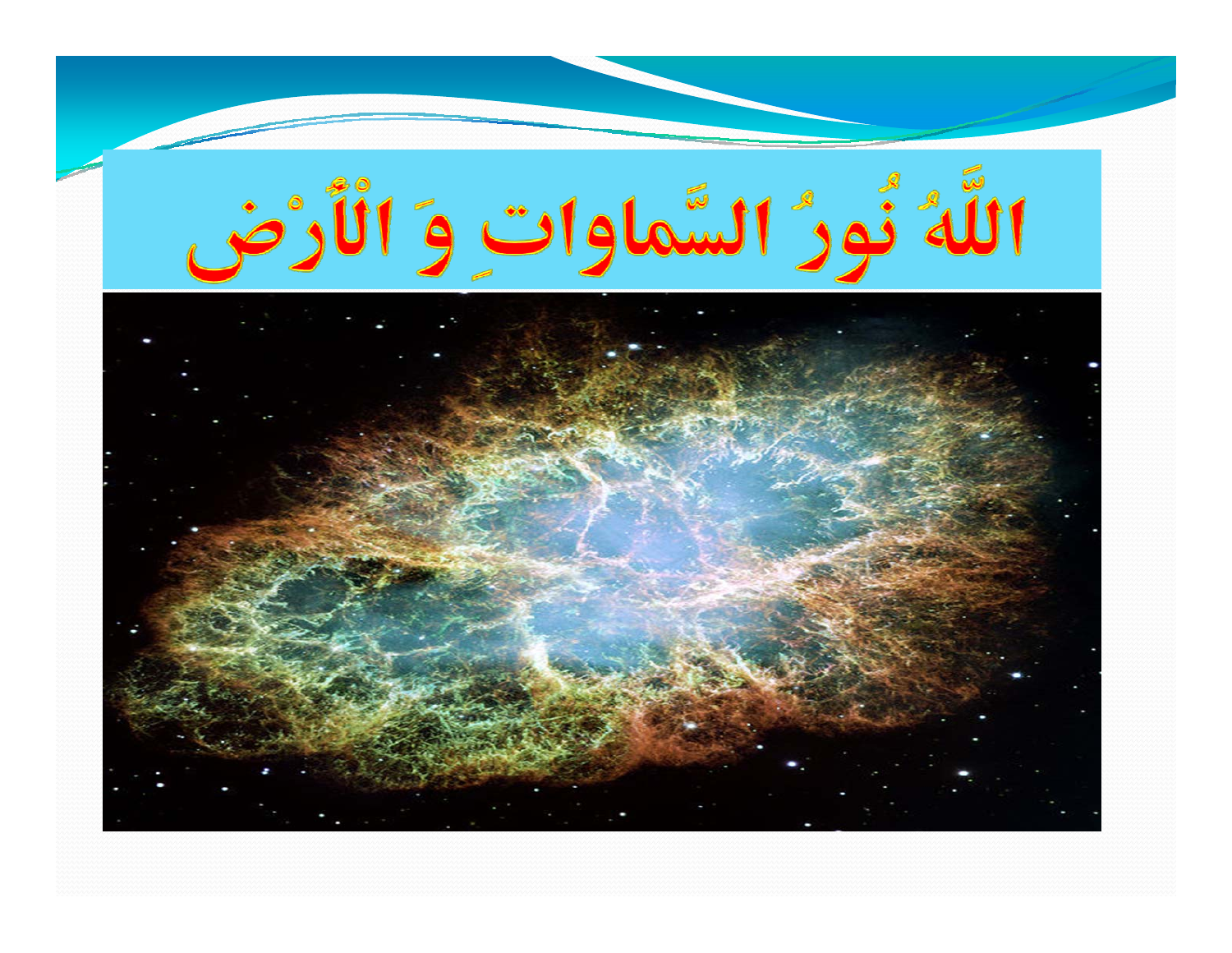# **Validation of Analytical Methods**



#### **Dr A. ShakooriPharm D and PhDShahid Beheshti University of Medical Sciences**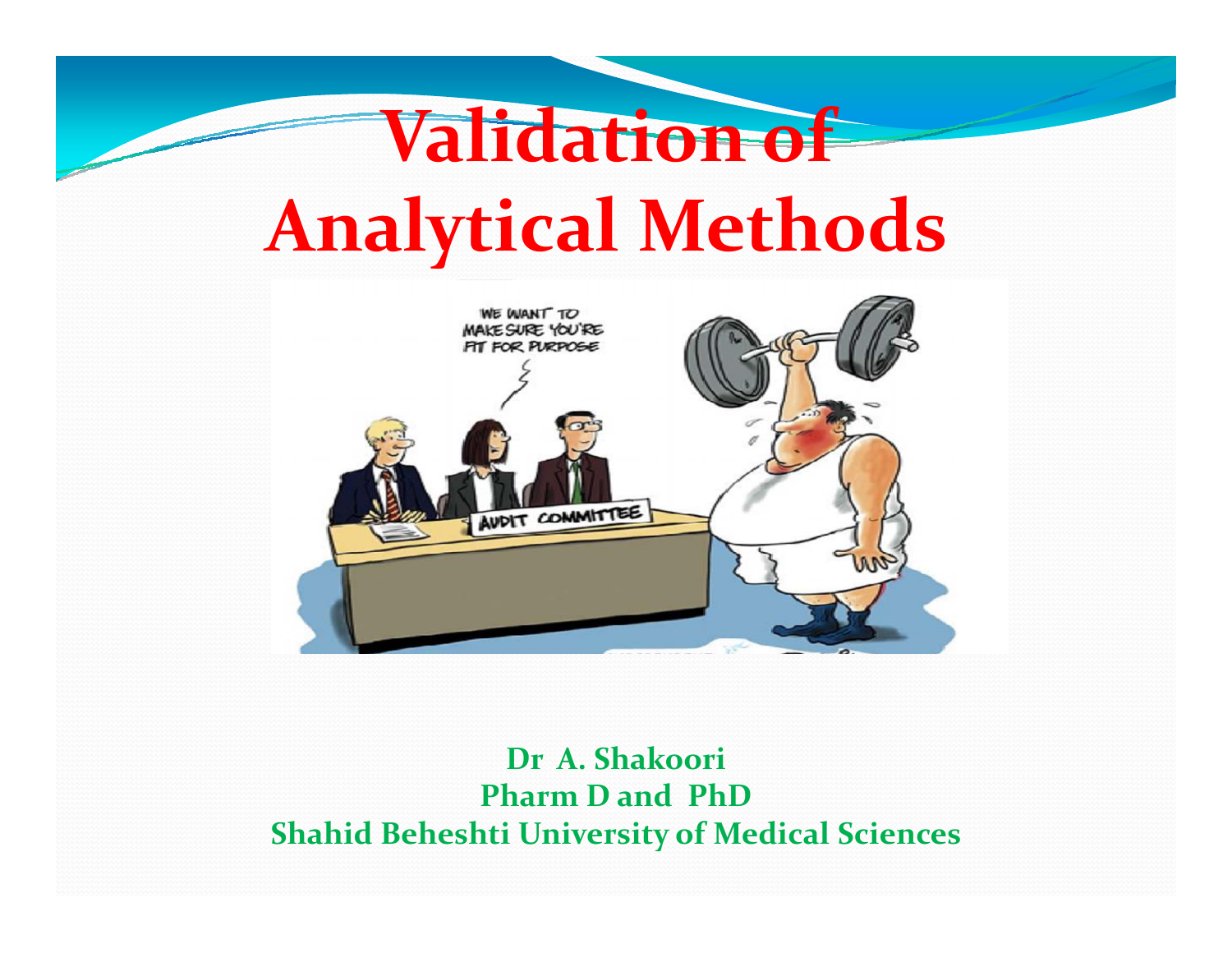#### Why Method Valid hod Validation?

**• Objective of any analytical measurement is: to obtain consistent, reliable and accurate data**

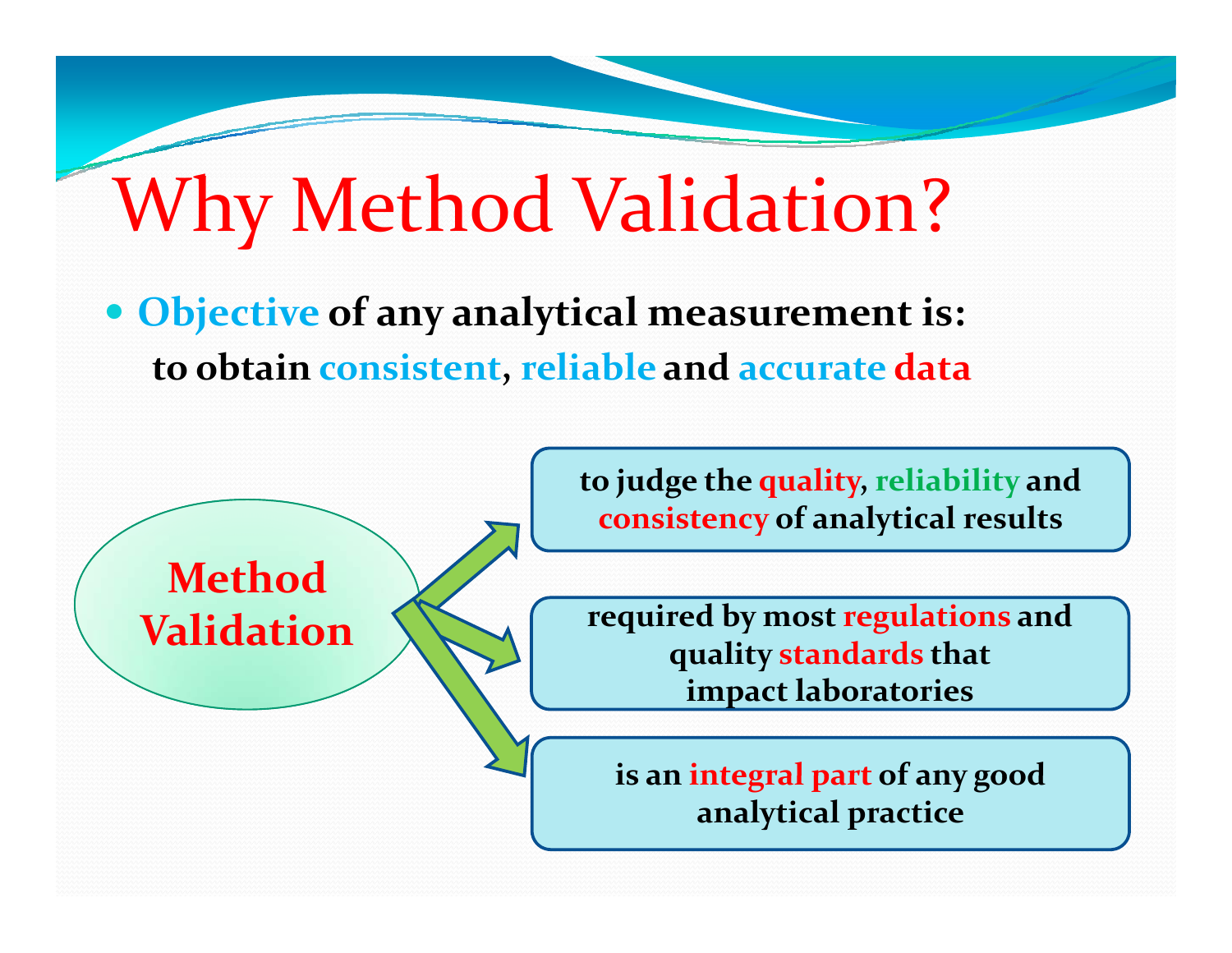# **When Method Validation?**

Analytical methods need to be validated, verified, or revalidated in the following instances:

- Before initial use in routine testing
- When transferred to another laboratory
- Whenever the conditions or method parameters for which the method has been validated change (for example, an instrument with different characteristics or samples with a different matrix) and the change is outside the original scope of the method.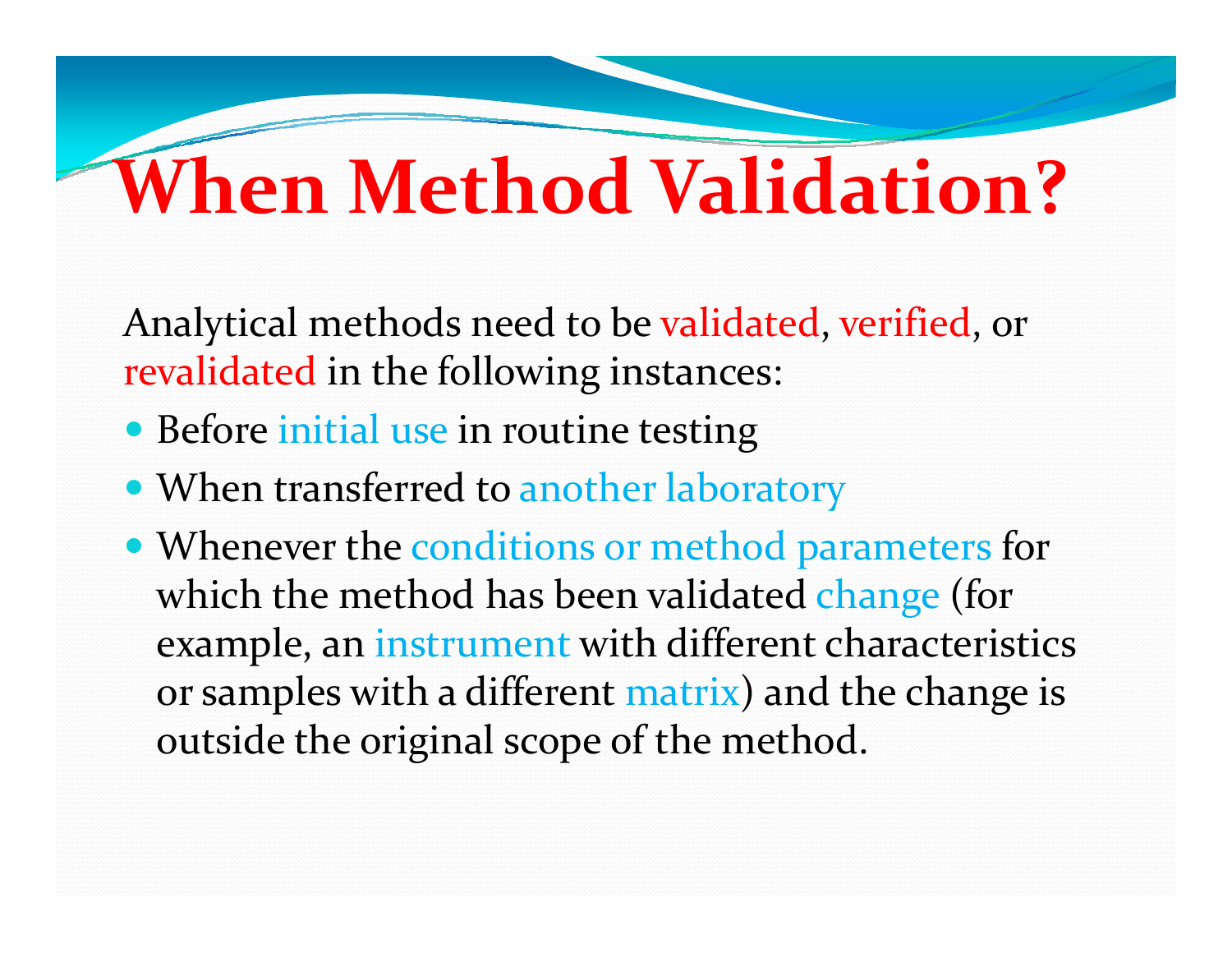# **International regulatory bodies and their guidelines**

| <b>Body</b>     | <b>Full</b> name                                                                   | <b>Guidance on</b>                                          |
|-----------------|------------------------------------------------------------------------------------|-------------------------------------------------------------|
| <b>Eurachem</b> | <b>Focus for Analytical Chemistry in Europe</b>                                    | Method validation                                           |
| <b>CITAC</b>    | <b>Cooperation of International Traceability in</b><br><b>Analytical Chemistry</b> | <b>Proficiency testing</b><br><b>Quality Assurance</b>      |
| <b>EA</b>       | <b>European Cooperation for Accreditation</b>                                      | <b>Accreditation</b>                                        |
| <b>CEN</b>      | <b>European Committee for Normalization</b>                                        | <b>Standardization</b>                                      |
| <b>IUPAC</b>    | <b>International Union of Pure &amp; Applied Chem.</b>                             | <b>Method</b> validation                                    |
| <b>ISO</b>      | <b>International Standardization Organisation</b>                                  | <b>Standardisation</b>                                      |
| <b>AOAC</b>     | <b>Association of Official Analytical Chemists</b>                                 | <b>Internal qual. Control</b><br><b>Proficiency testing</b> |
| <b>ILAC</b>     | <b>International Laboratory Accreditation Cooperat.</b>                            | <b>Accreditation</b>                                        |
| <b>FDA</b>      | <b>US Food and Drug Administration</b>                                             | Method validation                                           |
| <b>USP</b>      | <b>United States Pharmacopoeia</b>                                                 | <b>Method</b> validation                                    |
| <b>ICH</b>      | <b>International Conference on Harmonization</b>                                   | Method validation                                           |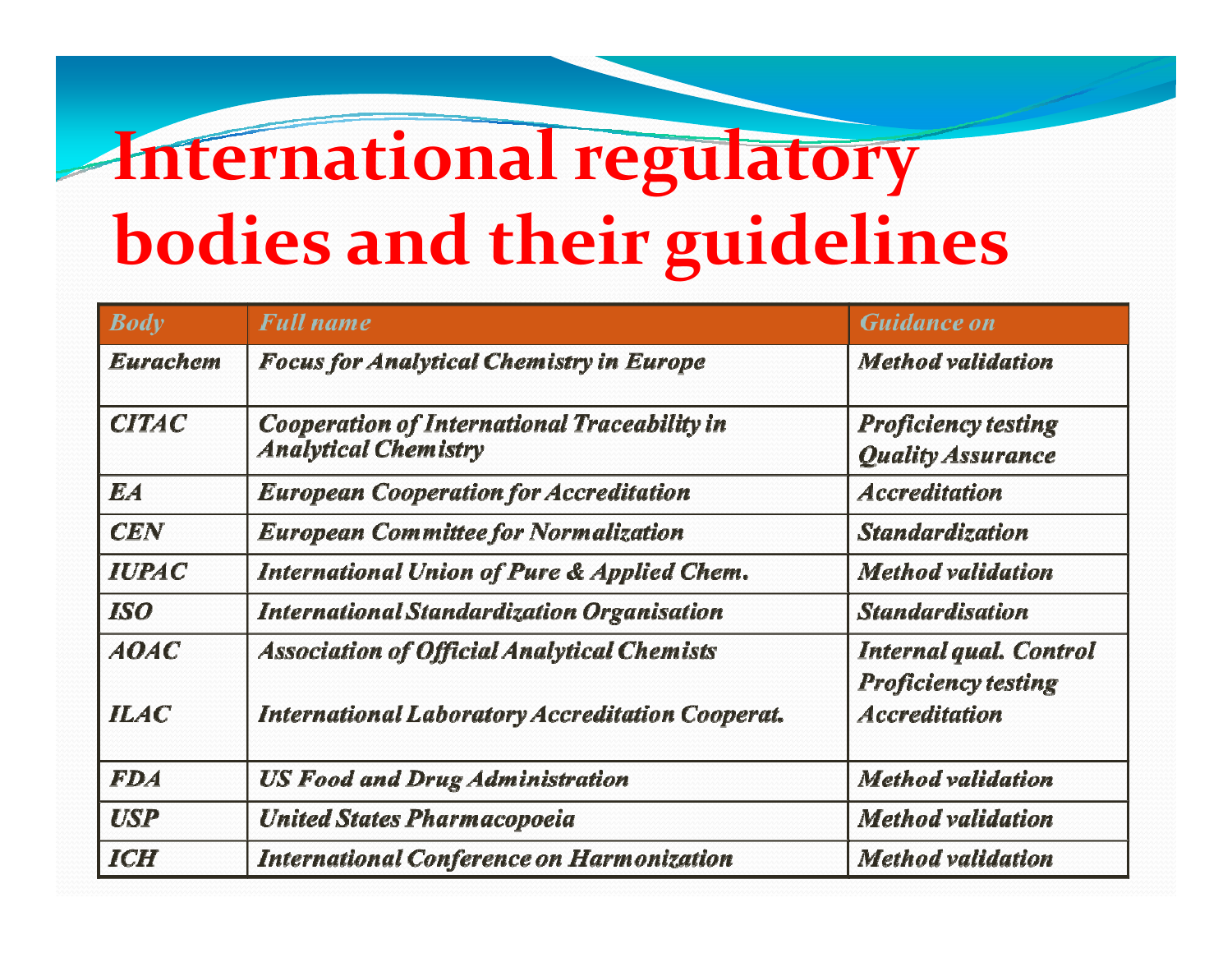# **A Unique Approach**

- **International Conference on Harmonisation (ICH)**  was created in 1990
- Agreement between the **EU**, **Japan** and the **USA** to harmonize different regional requirements for registration of pharmaceutical drug products
- Unique because joint effort by regulators and associated pharmaceutical industry trade associations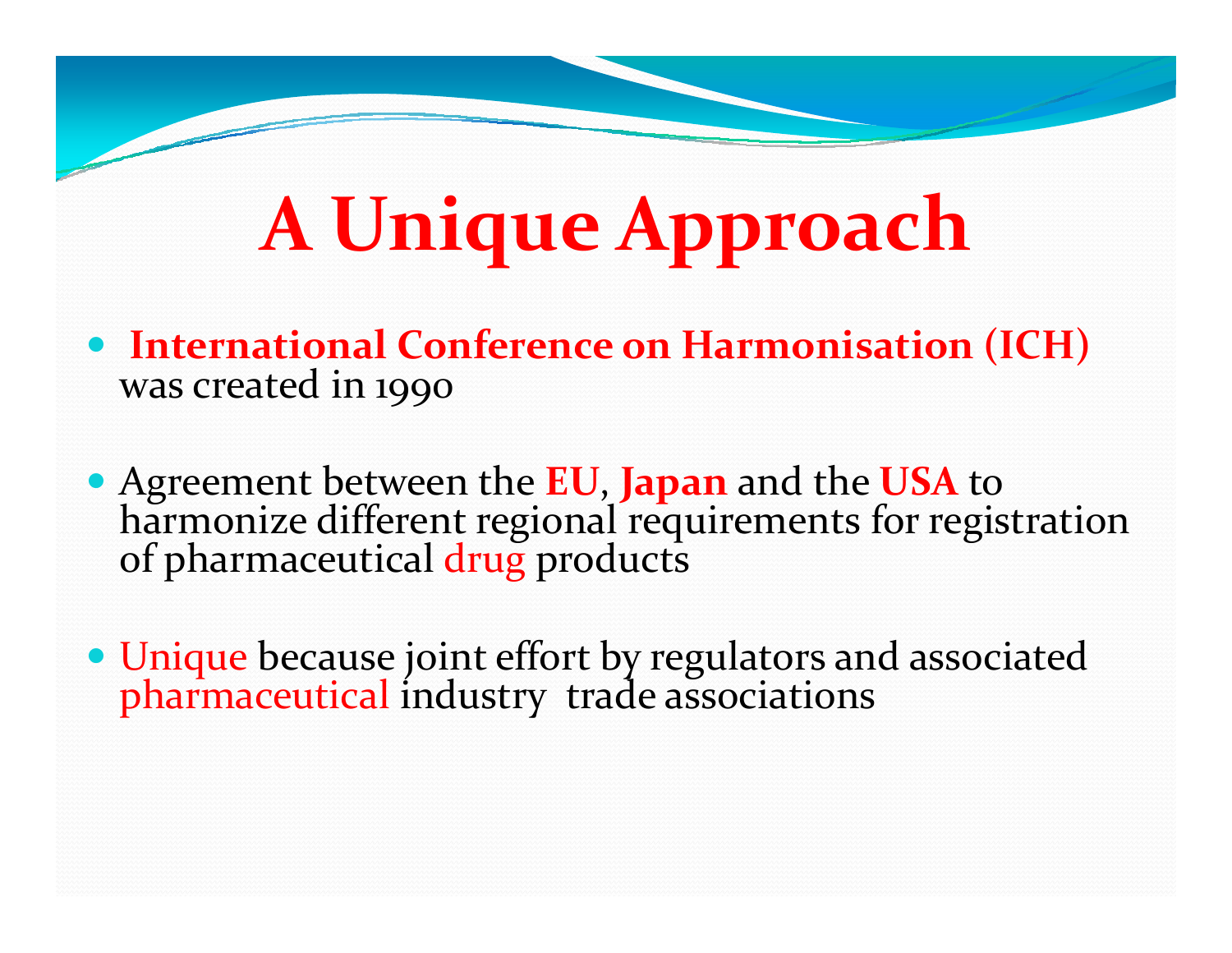## **What is Validation?**

 **ICH Guideline Q2(R1) – Text on Validation of A l i lP d Ana lyt ica l Proce dures**

"The objective of validation of an analytical **procedure is to demonstrate that it is suitable for its intended purpose."**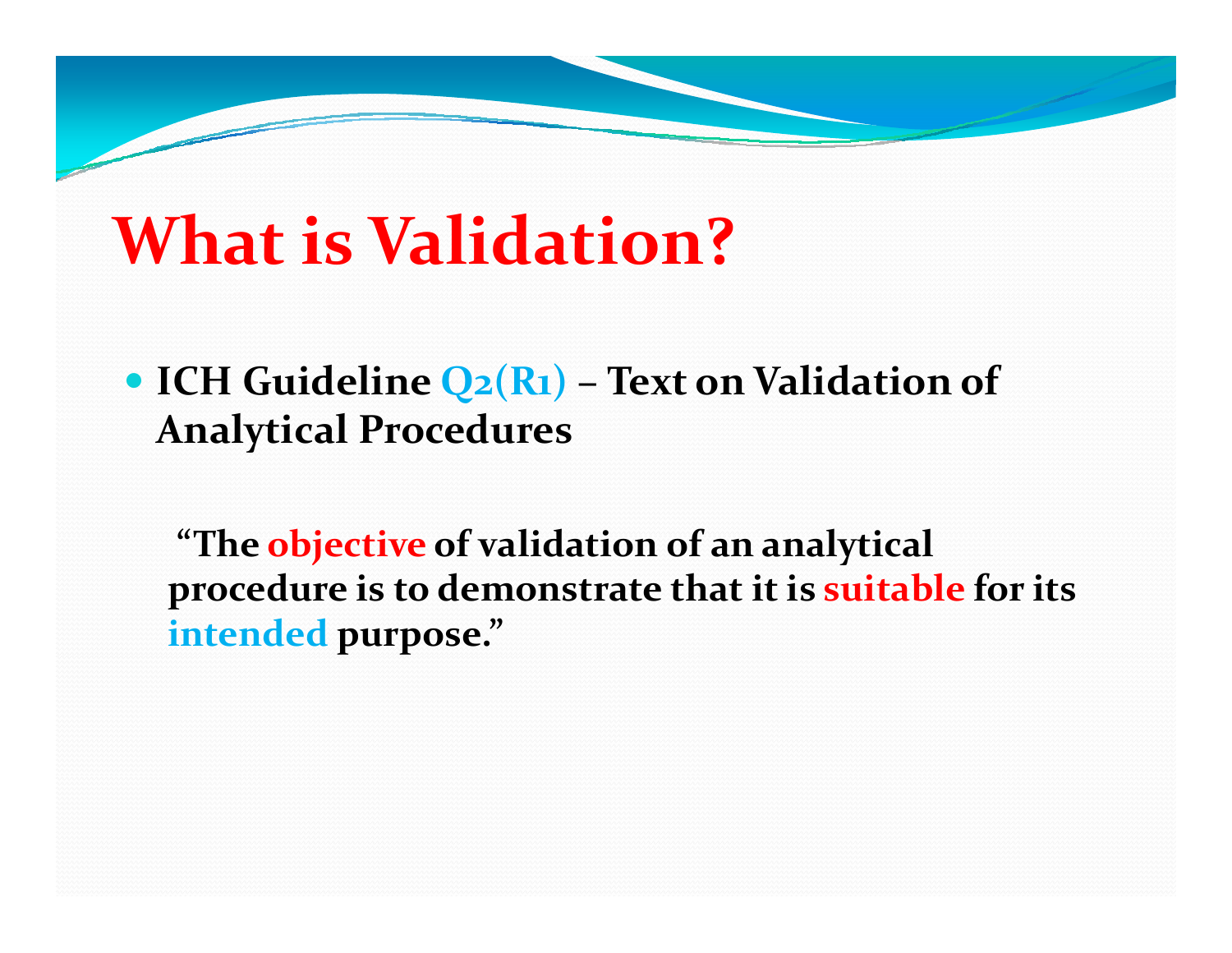#### **Examples of Methods That Require Validation Documentation**

- $\bullet$  **Chromatographic Methods - HPLC, GC, TLC, GC/MS, etc.** 
	- **Pharmaceutical Analysis**
	- **Bioanalytical Analysis - Clinical Studies.**
- $\bullet$  **Spectrophotometric Methods** *–* **UV/VIS IR NIR AA NMR UV/VIS, IR, NIR, AA,**
- $\bullet$ **Capillary Electrophoresis Methods**
- $\bullet$  **Particle Size Analysis Methods Laser Microscopic Laser,**
- $\bullet$ **Automated Analytical Methods**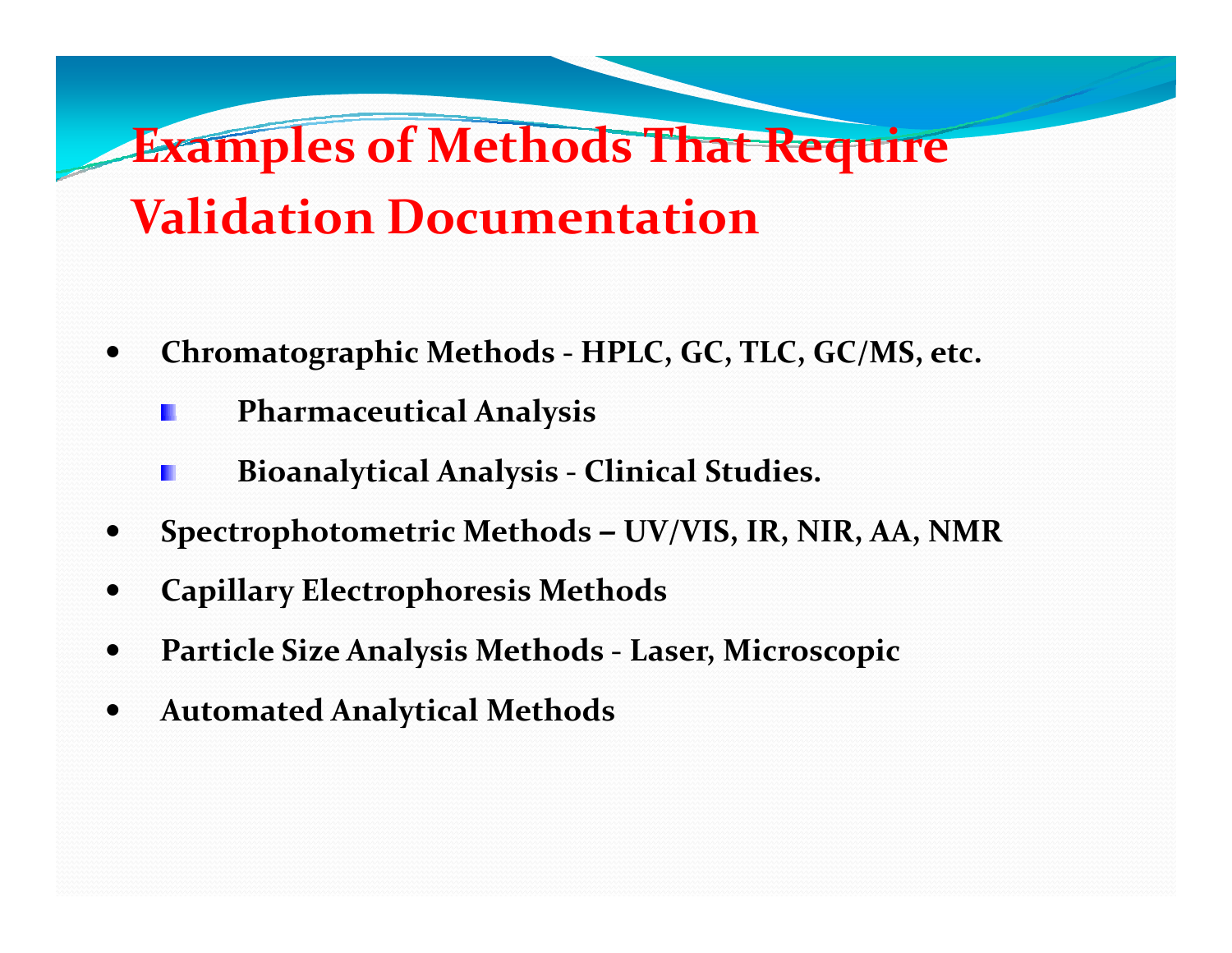## **Considerations Prior to Method Validation**

- **S i bili f I u itability o Instrument**  ш
	- $\bullet$ **Status of Qualification and Calibration**
- **S it bilit f M t i l uit ability o a ter a ls** 
	- $\bullet$ **Status of Reference Standards, Reagents, Placebo Lots**
- **Suitability of Analyst**
	- $\bullet$ **Status of Training and Qualification Records**
- **Suitability of Documentation**
	- $\bullet$  **Written analytical procedure and proper approved protocol with pre-established acceptance criteria**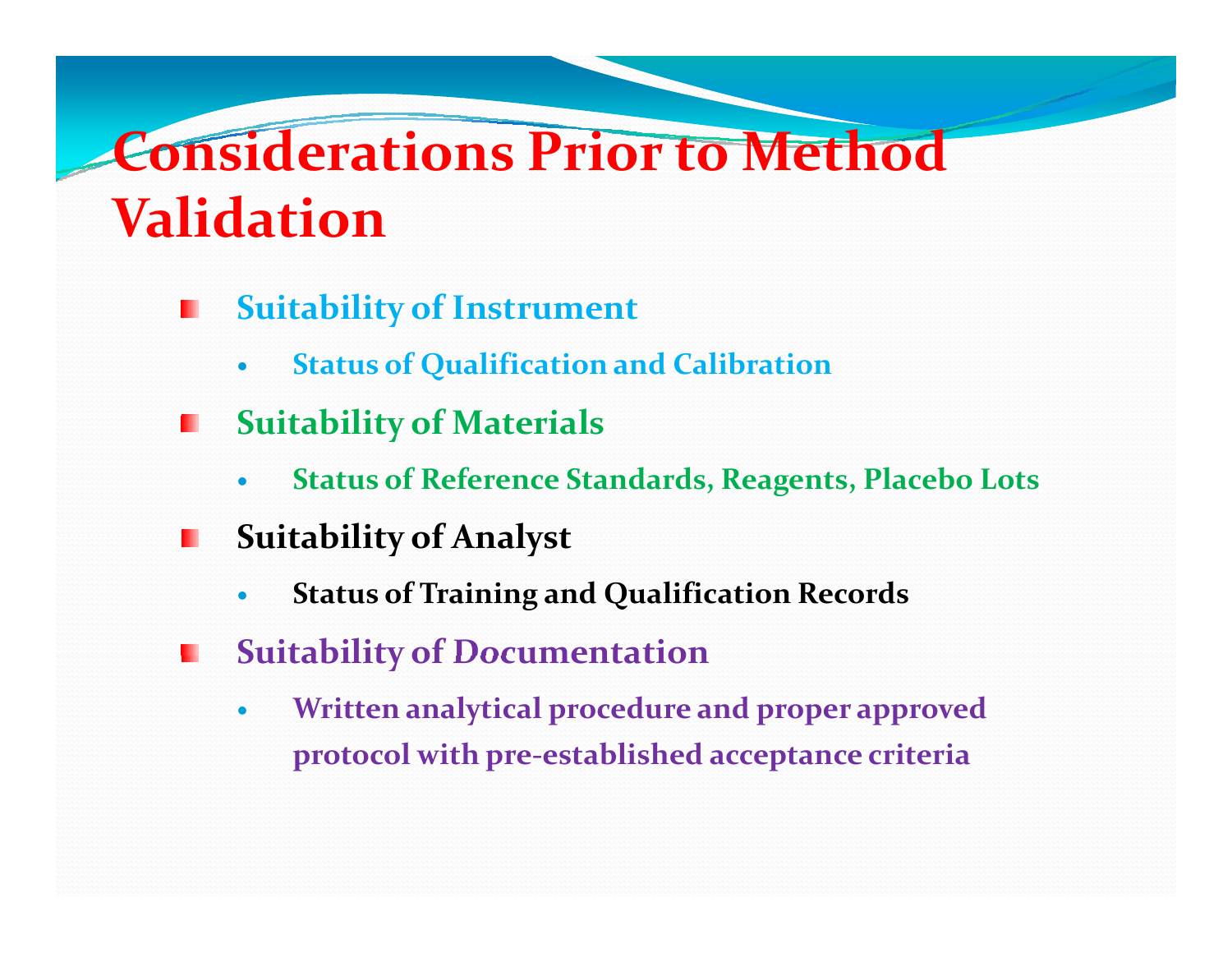# **Types of Analytical Procedures to be Validated**

- Identification tests
- Quantitative tests
- Limit tests for the control of impurities;
- Quantitative tests of the active moiety in samples of drug substance or drug product or other selected component(s) in the drug product.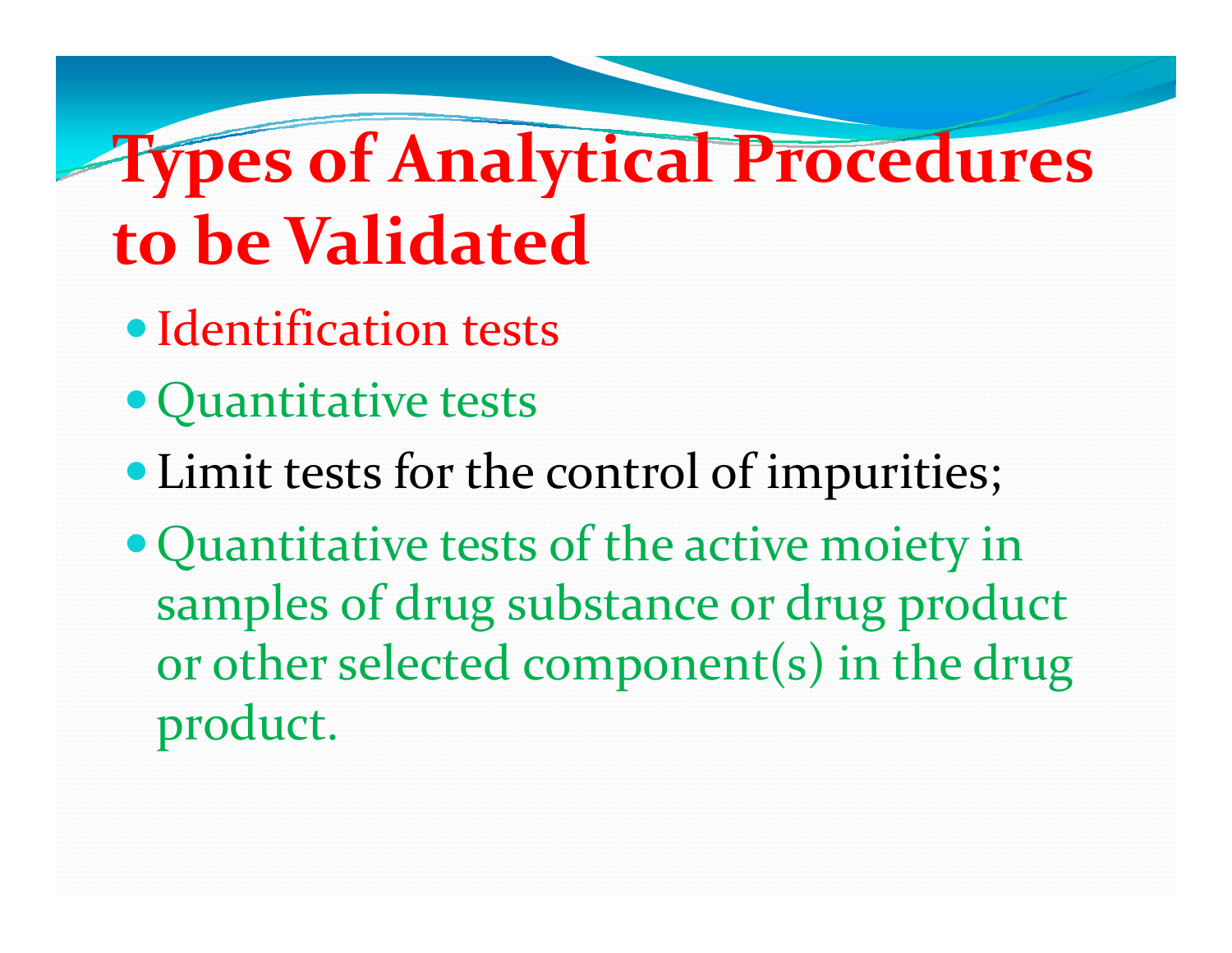## **Typical validation characteristics which should be considered**

- **Accuracy**
- **Precision** 
	- **Repeatabilit y**
	- **Intermediate Precision**
- $\bullet$  Specificity
- **Detection Limit**
- **Quantitation Limit**
- **Linearity**
- **Range**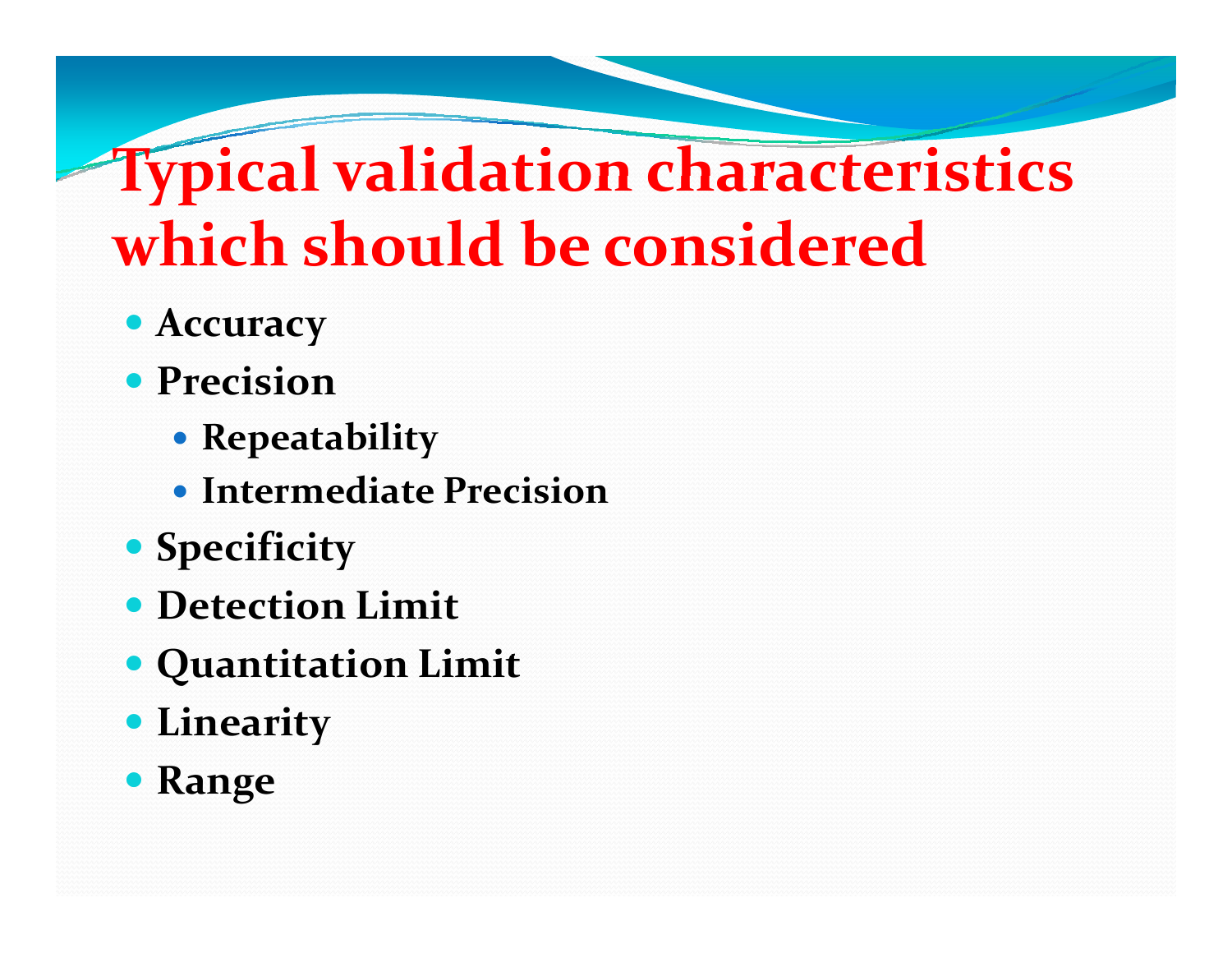## **ICH Validation Characteristics vs. T f A l ti l P d Type o Ana lytica Proce dure**

| <b>Type of</b>                        |                       | <b>Impurity testing</b> |                    |                |
|---------------------------------------|-----------------------|-------------------------|--------------------|----------------|
| <b>Analytical</b><br><b>Procedure</b> | <b>Identification</b> | Quantitative            | <b>Limit Tests</b> | <b>Assay</b>   |
| <b>Accuracy</b>                       | <b>No</b>             | <b>Yes</b>              | <b>No</b>          | <b>Yes</b>     |
| <b>Precision</b>                      |                       |                         |                    |                |
| <b>Repeatability</b>                  | <b>No</b>             | <b>Yes</b>              | <b>No</b>          | <b>Yes</b>     |
| Interm. Prec.                         | N <sub>o</sub>        | <b>Yes</b>              | N <sub>o</sub>     | <b>Yes</b>     |
| <b>Specificity</b>                    | <b>Yes</b>            | <b>Yes</b>              | <b>Yes</b>         | <b>Yes</b>     |
| <b>LOD</b>                            | N <sub>o</sub>        | <b>No</b>               | <b>Yes</b>         | N <sub>o</sub> |
| LOQ                                   | <b>No</b>             | <b>Yes</b>              | N <sub>o</sub>     | N <sub>o</sub> |
| Linearity                             | <b>No</b>             | <b>Yes</b>              | N <sub>o</sub>     | <b>Yes</b>     |
| Range                                 | <b>No</b>             | <b>Yes</b>              | <b>No</b>          | <b>Yes</b>     |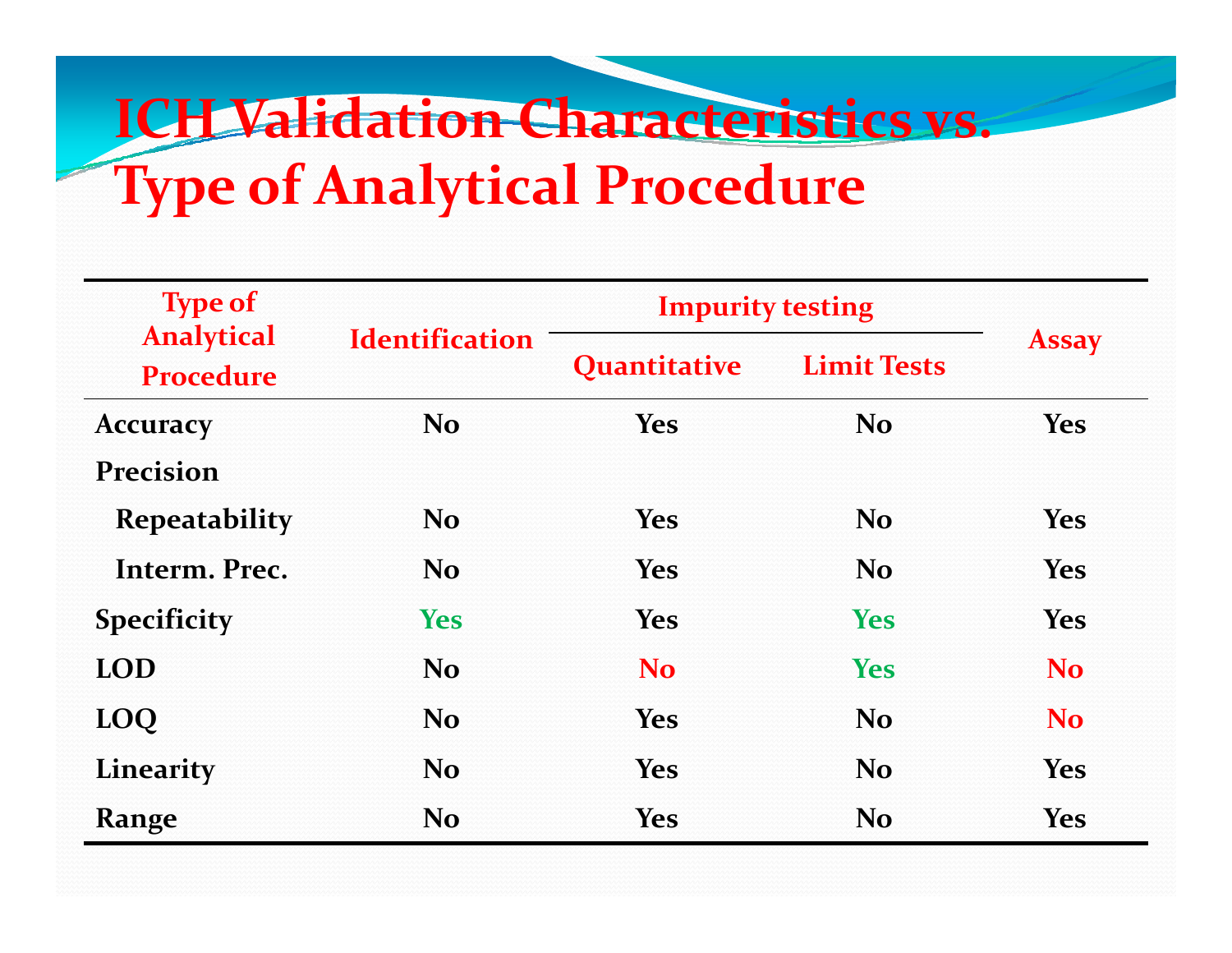# **S ifi it Specificity**

**Specificity is the ability to assess unequivocally the analyte in the presence of components which may be**  expected to be present. Typically these might include **impurities, degradants, matrix, etc.**

#### **On the other hand:**

**Degree to which the assay distinguishes between the target analyte and other components in the sample matrix; matrix;**

 **the higher the analytical specificity, the lower the level of f l a se-posi it ves.**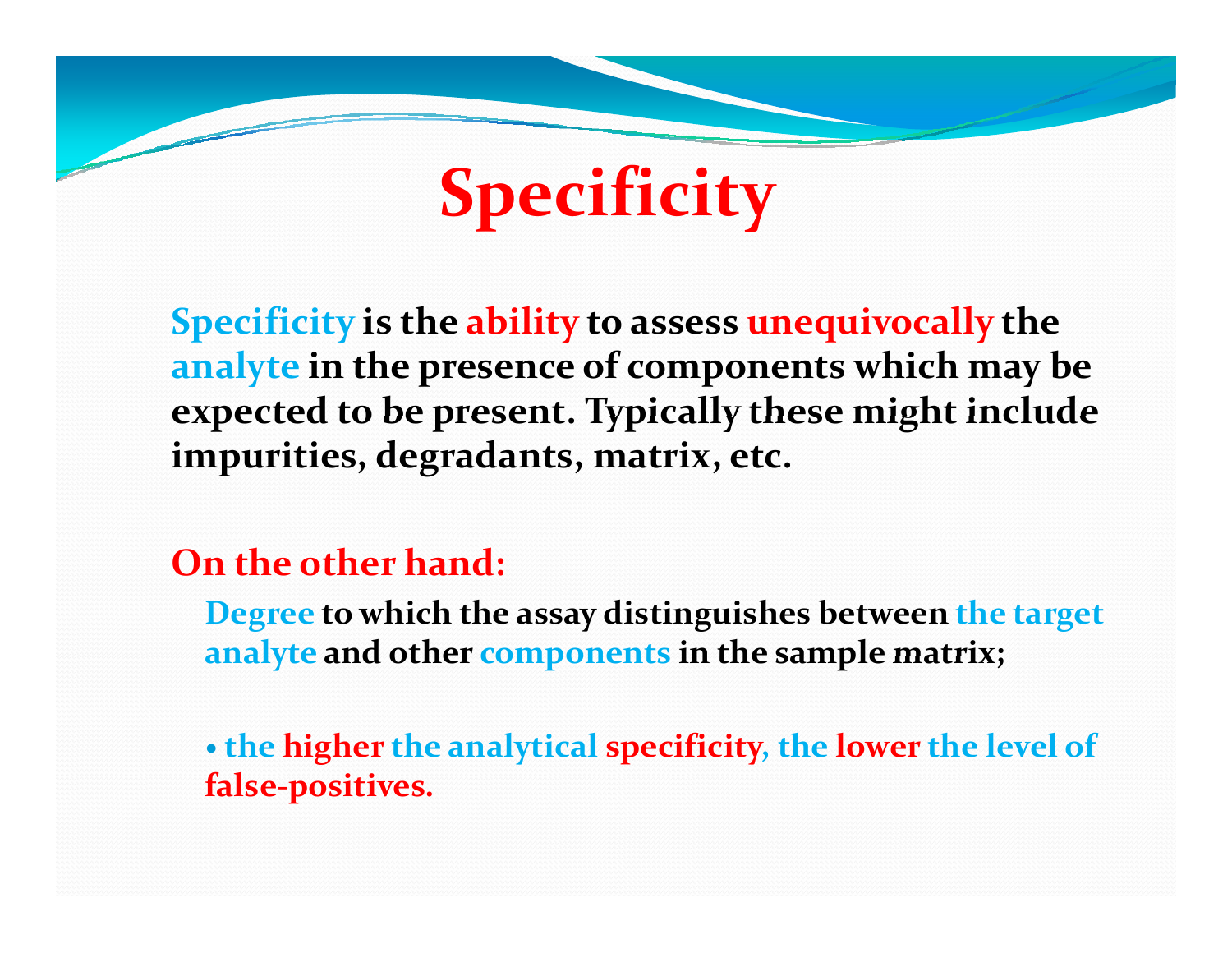# **Specificity**

#### **Note:**

• Lack of specificity of an individual analytical procedure may be compensated by other supporting analytical procedure(s)

• Other international authorities (IUPAC, AOAC) have preferred the term "**Selectivity**" reserving "**Specificity**" for those procedures that are completely selective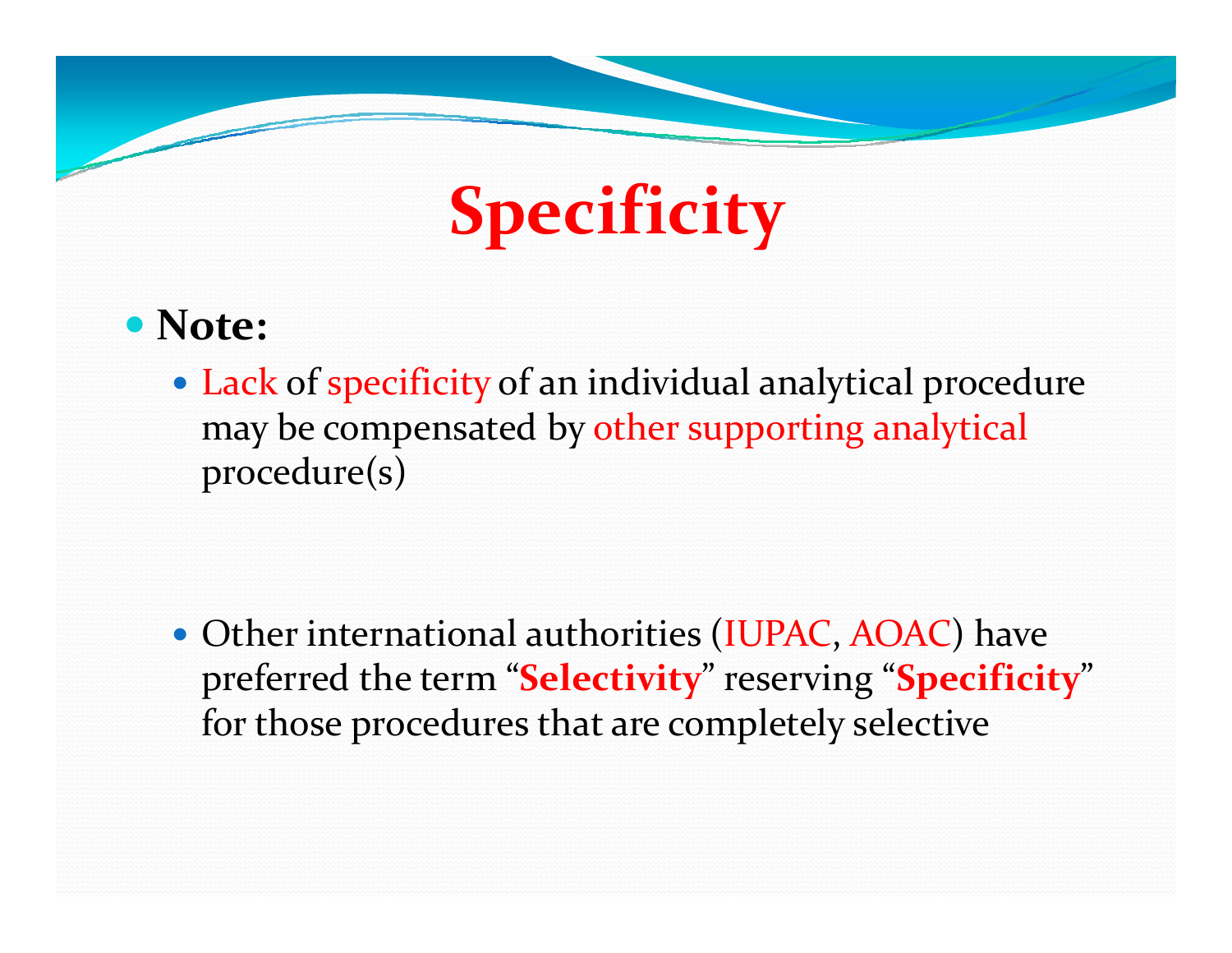

- Some analytical procedures are not sufficiently specific for the intended purpose
	- **Assay by titration**
	- **Assay of enantiomer by achiral method**
	- **Identification by UV absorbance**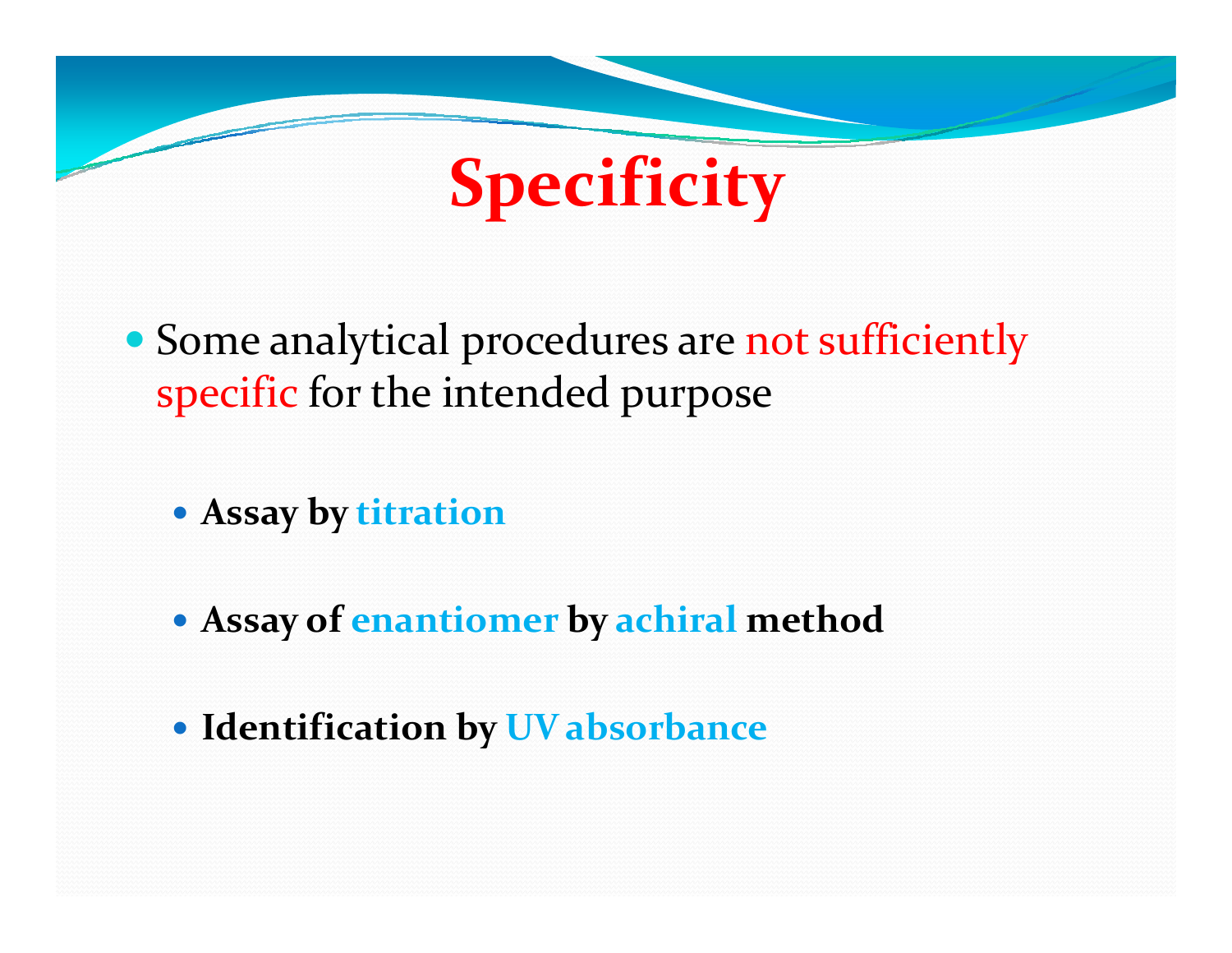# **Linearity**

 **The linearity of an analytical procedure is its ability (within a given range) to obtain test results which are directly proportional to the concentration (amount) of analyte in the sample.**

 **A calibration (standard) curve is the relationship between instrument response and known concentrations of the analyte.**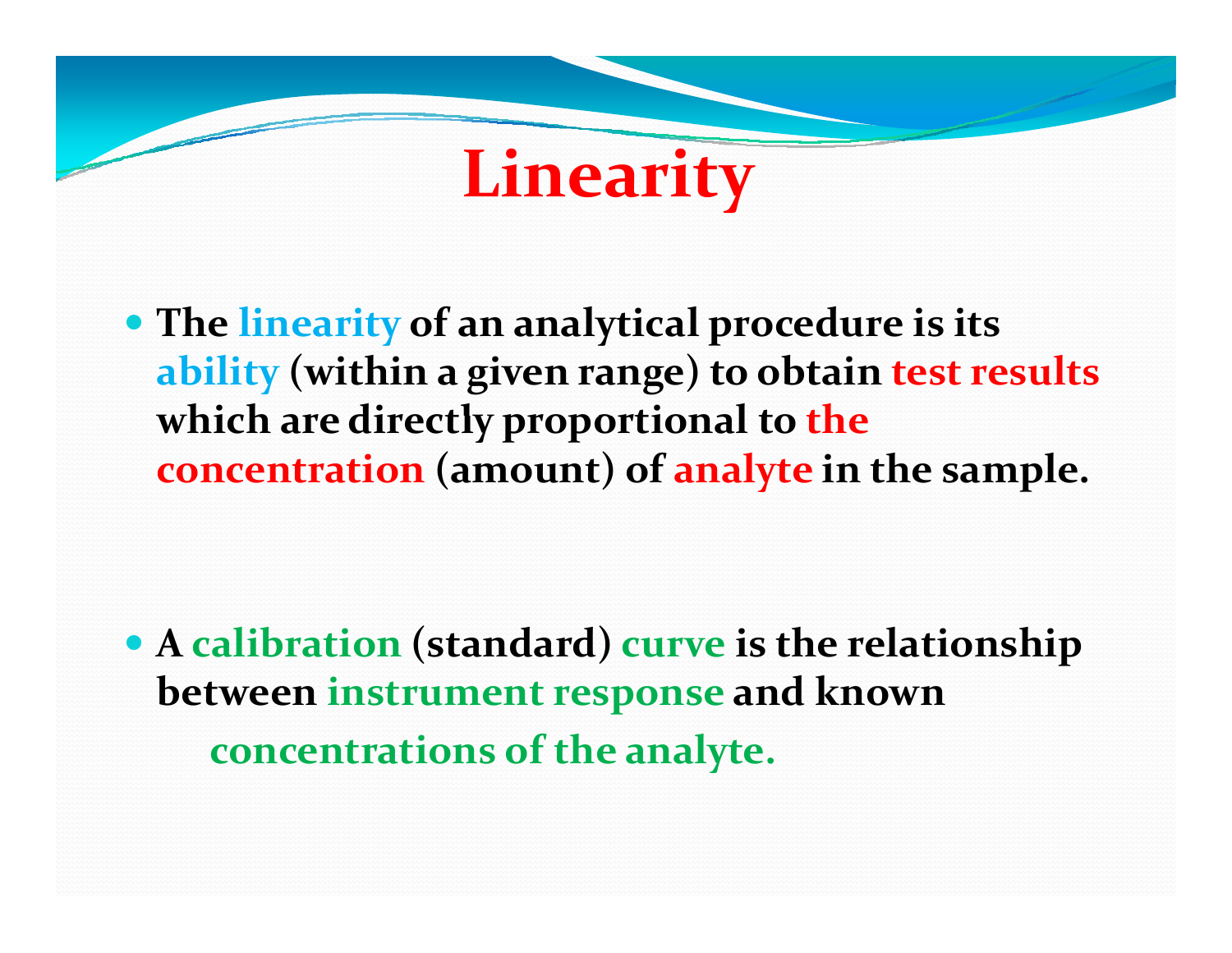#### **Linearity Should be Evaluated**

- **By Visual Inspection of plot of signals vs. analyte concentration**
- **By Appropriate statistical methods**
	- $\bullet$  **Linear Regression** ( $y = mx + b$ )
	- **Correlation Coefficient, y-intercept (b), slope (m)**
- **Acceptance criteria: Linear regression r 2 > 0.95**

#### **Requires a minimum of 5 concentration levels**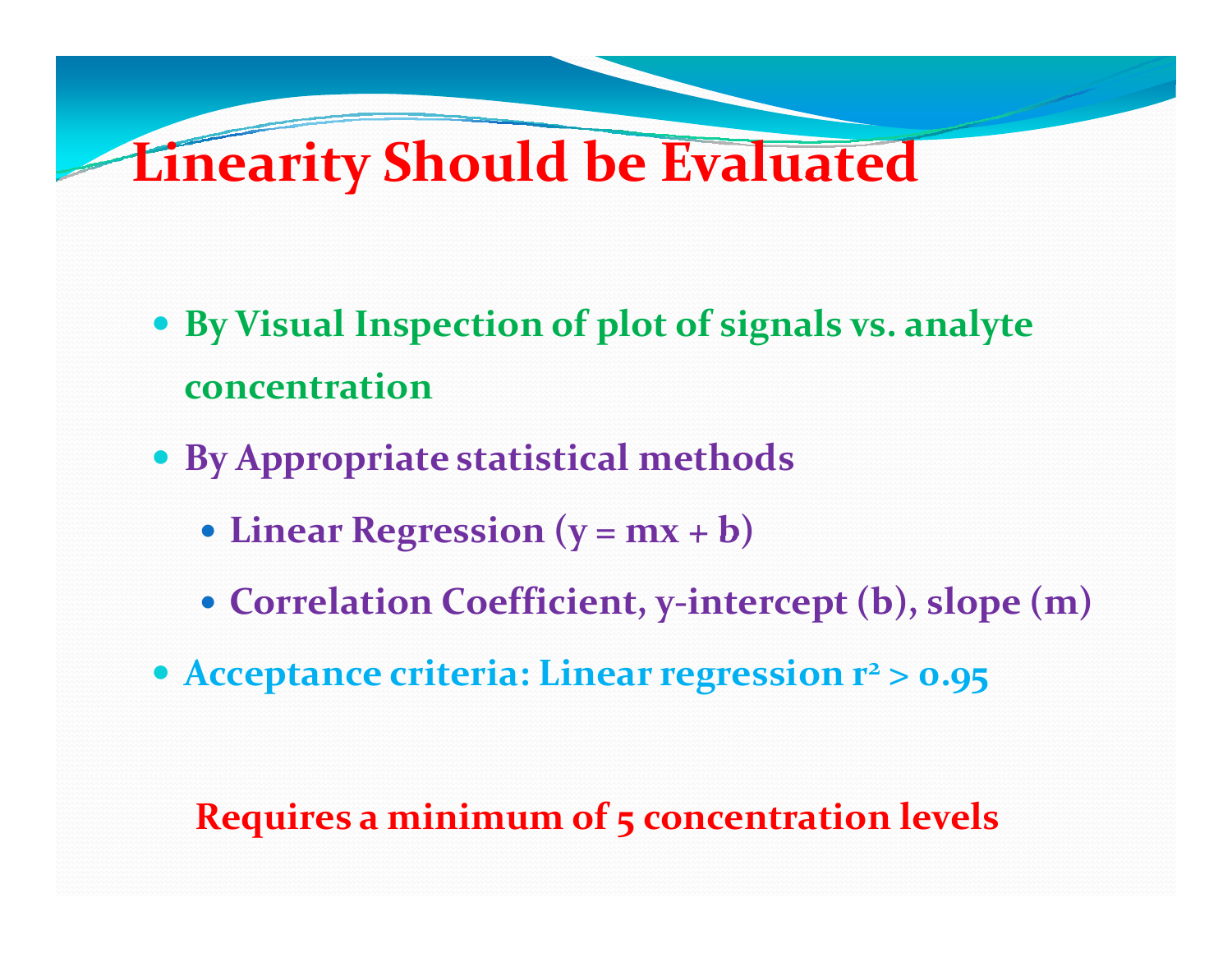# **Range**

- The range of an analytical procedure is the **interval** between the **upper** and **lower concentration** (amounts) of analyte in the sample (including these concentrations) for which it has been demonstrated that the analytical procedure has a suitable level of precision, accuracy and linearity.
- The specified range is normally derived from linearity studies and depends on the intended application of the procedure.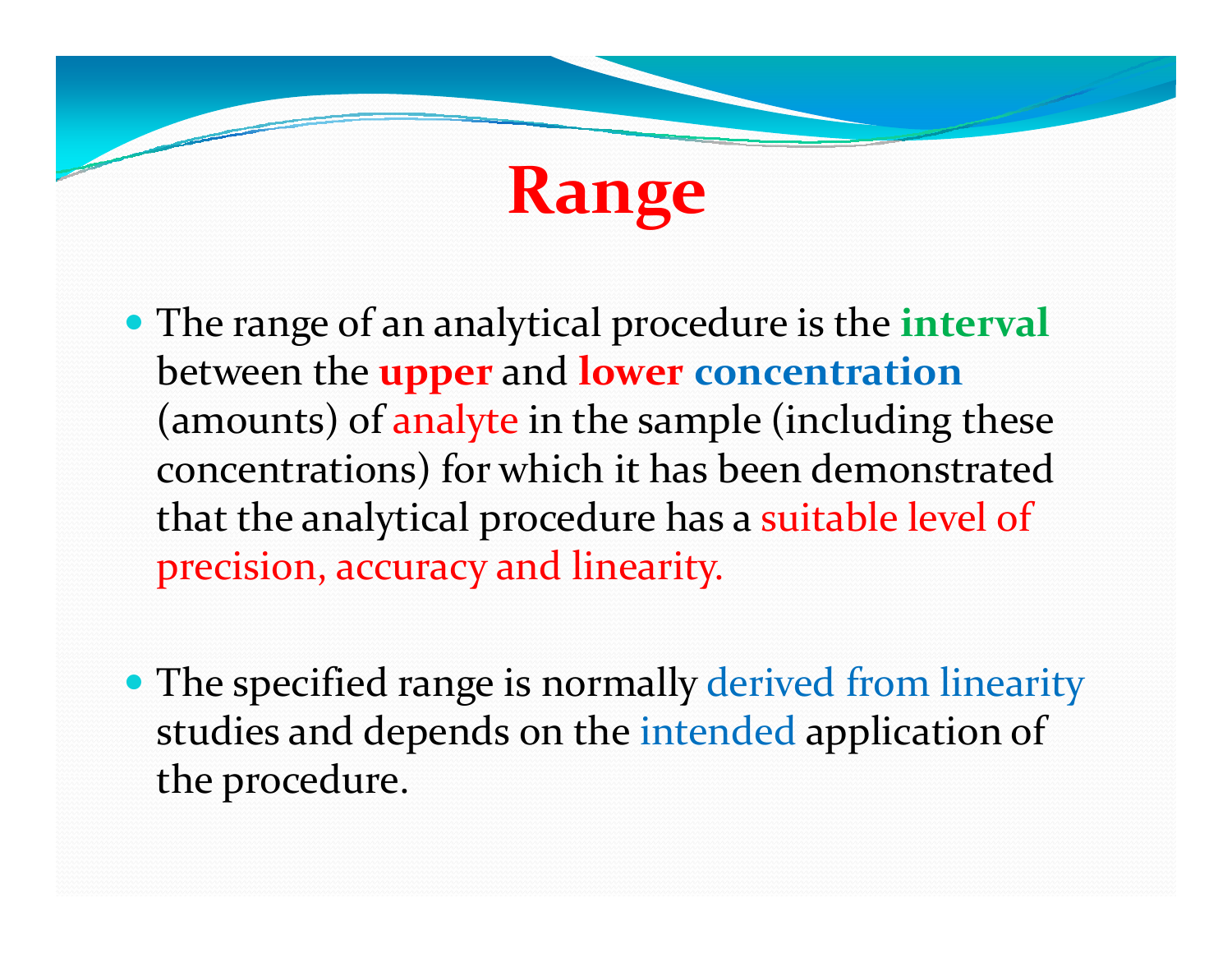## **Accuracy**

 The **accuracy** of an analytical procedure expresses the **closeness** of agreement between the value which is accepted either as a conventional true value or an accepted reference value and the value found.

• Note:

This is sometimes termed **trueness**.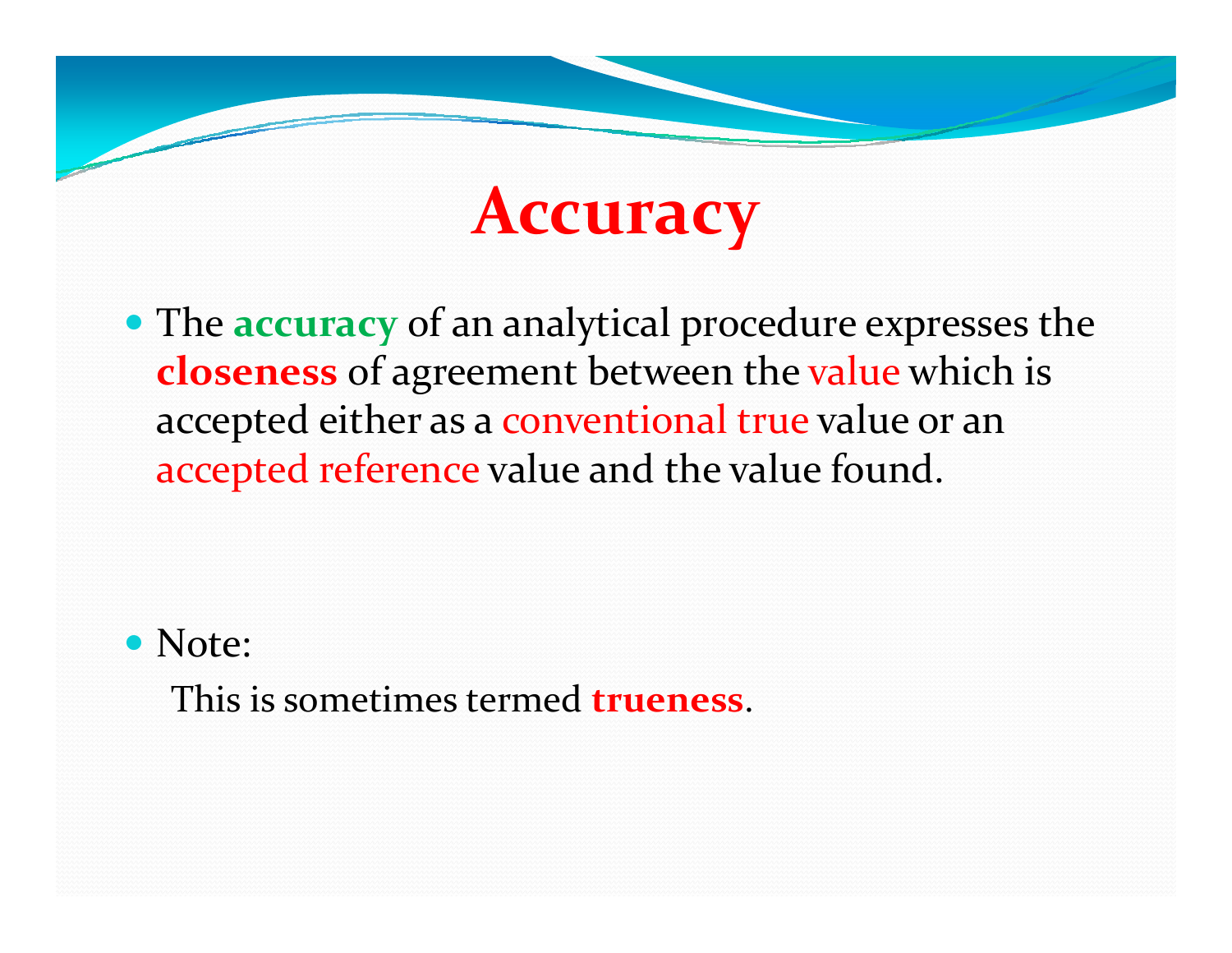## **Accuracy**

#### **Recommended Data**

- **Accuracy** should be assessed using a minimum of 9 determinations over a minimum of 3 concentration levels covering the specified range (e.g., 3 concentrations/3 replicates each of the total analytical procedure).
- **Accuracy should be reported as <b>percent recovery** by the assay of known **added amount** of **analyte** in the sample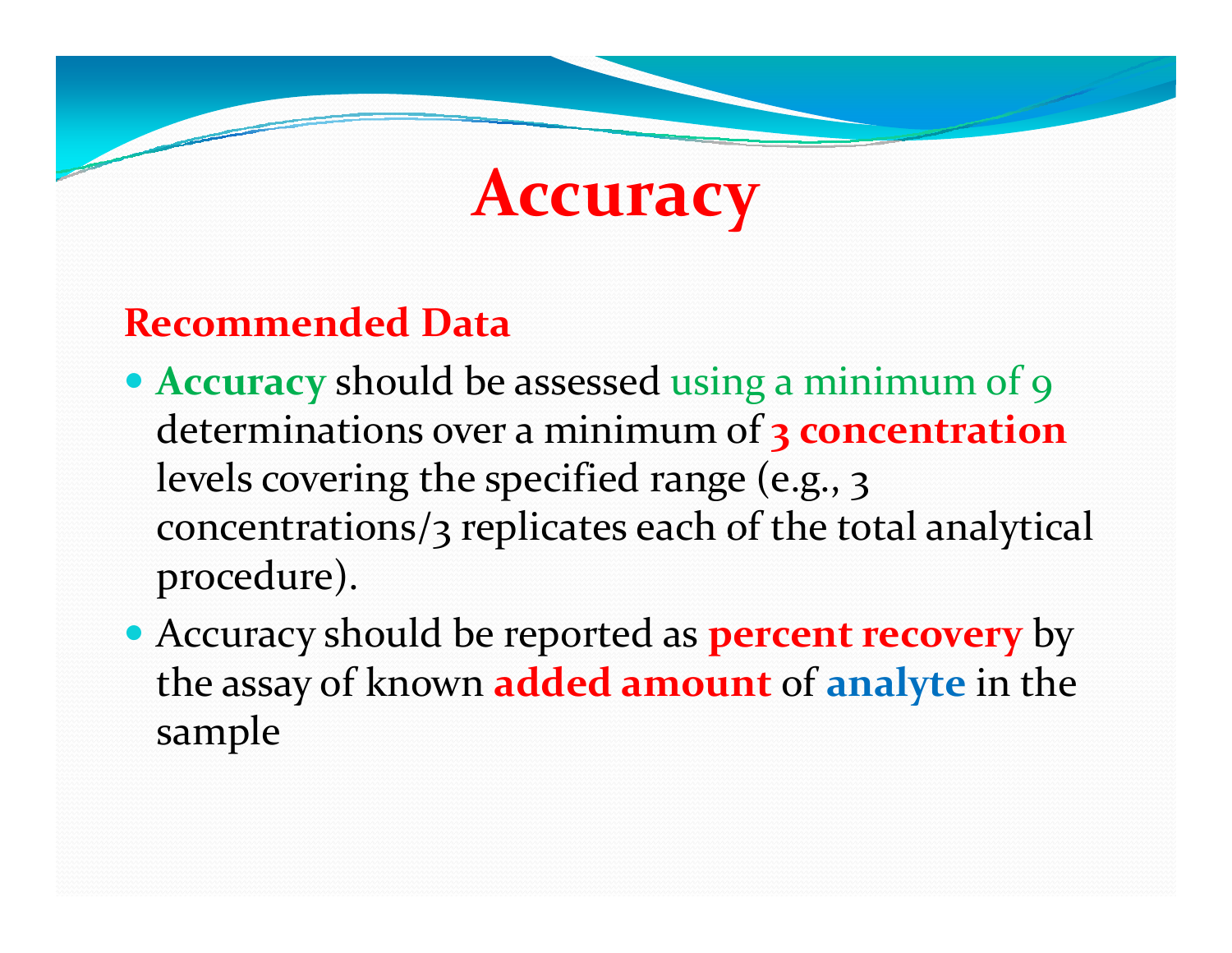## **Accuracy Data**

 $\overline{\phantom{a}}$ 

| <b>Amount</b><br>Added (mg) | <b>Amount</b><br>Found (mg) | <b>Percent</b><br><b>Recovery</b> |
|-----------------------------|-----------------------------|-----------------------------------|
| 0.0                         | 0.0                         |                                   |
| 50.2                        | 50.4                        | 100.5                             |
| 79.6                        | 80.1                        | 100.6                             |
| 99.9                        | 100.7                       | 100.8                             |
| 120.2                       | 119.8                       | 99.7                              |
| 150.4                       | 149.7                       | 99.5                              |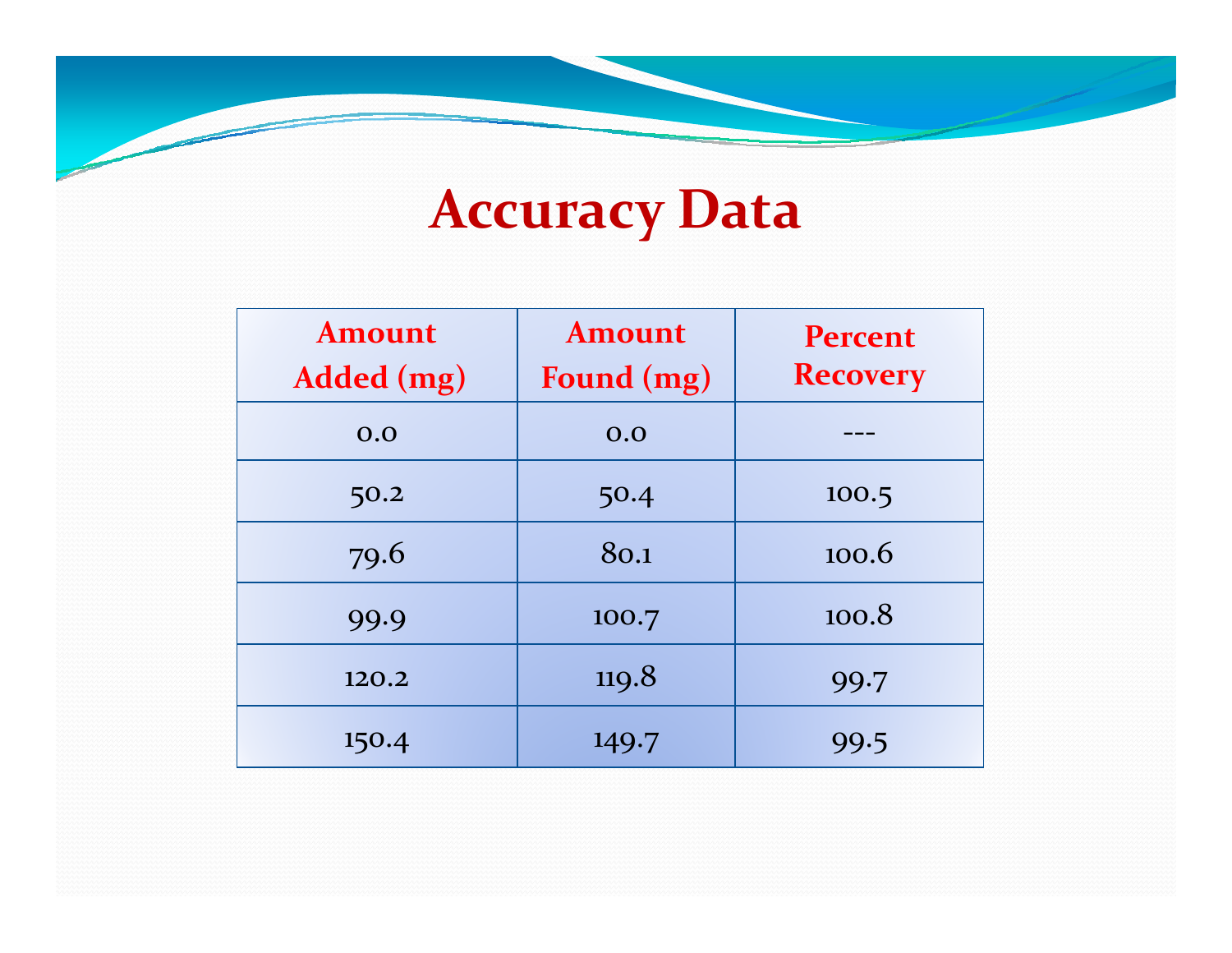## **Precision**

 The **precision** of an analytical procedure expresses the **closeness** of **agreemen<sup>t</sup>** (degree of scatter) between a **series of measurements** obtained from **multiple sampling** of the **same** homogeneous **sample** under the prescribed conditions.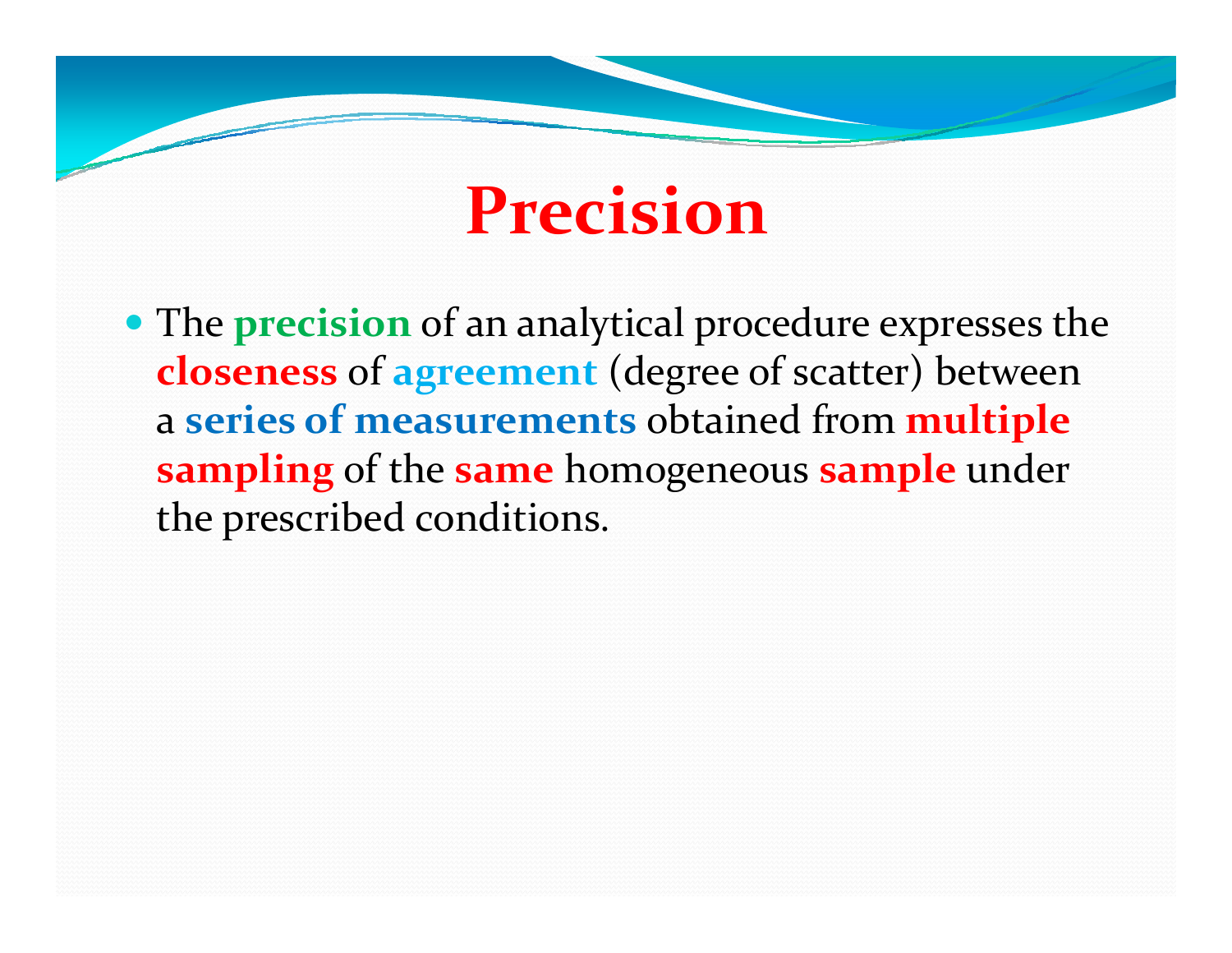# **Accuracy v.s Precision**

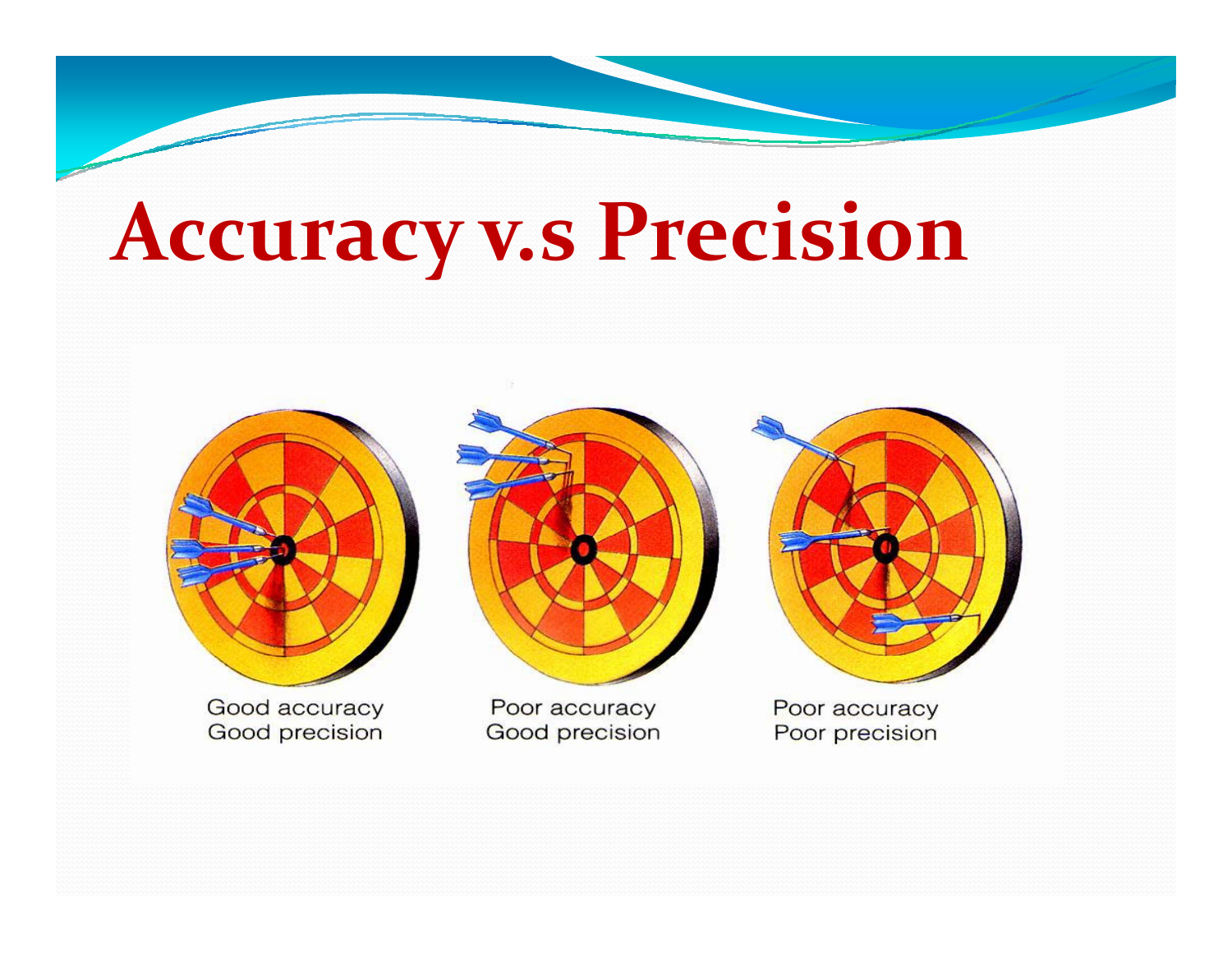#### **Precision**

#### **Precision may be considered at three levels: Repeatability**

Repeatability expresses the precision under the **same** operating conditions **over a short interval of time**. Repeatability is also termed **intra-assay precision .**

#### **Intermediate precision**

Intermediate precision expresses within-laboratories variations: different days, different analysts, different equipment, etc.

#### **Reproducibility**

Reproducibility expresses the precision between **laboratories** (collaborative studies, usually applied to standardization of methodology).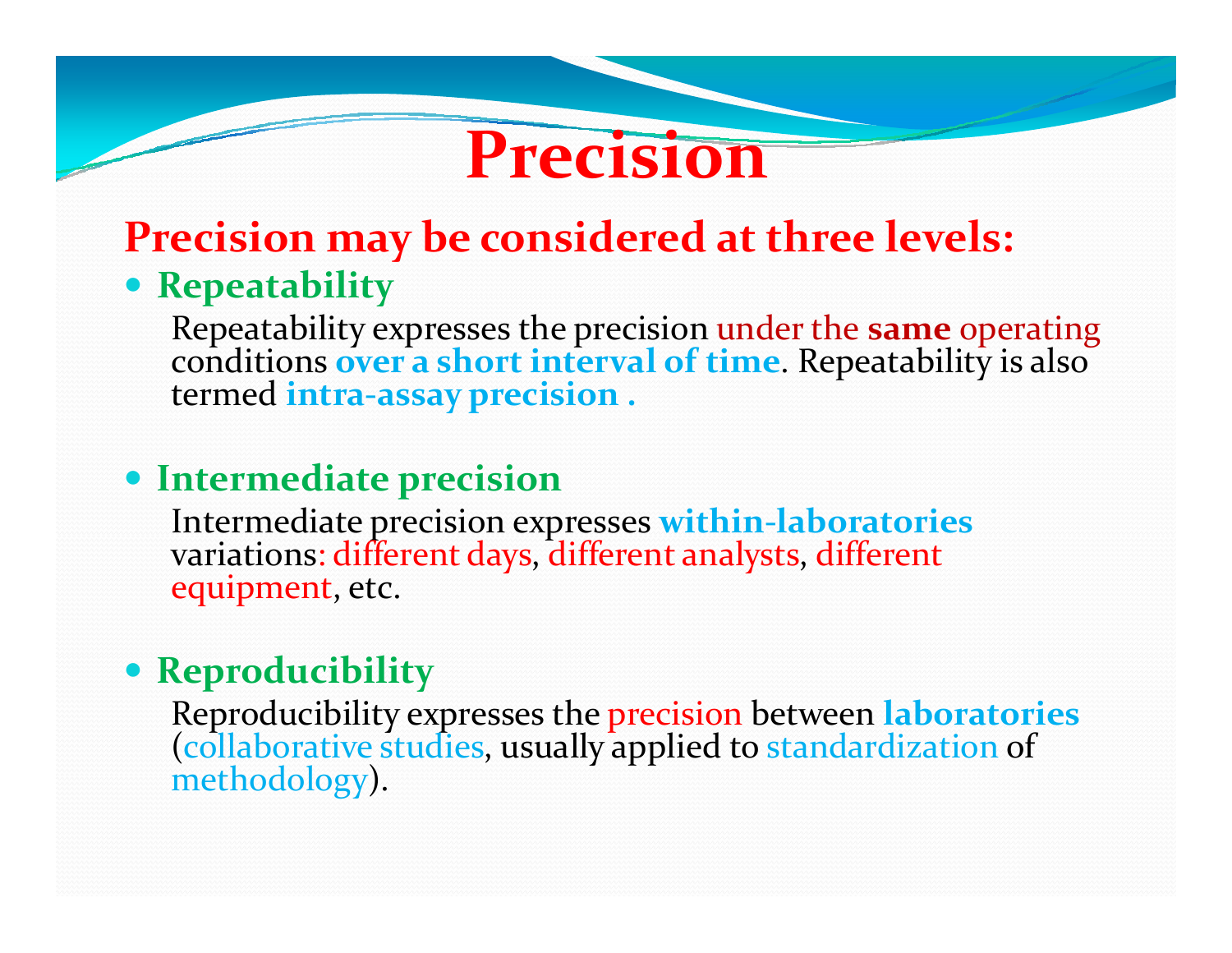## **Precision**

- **Precision should be investigated using homogeneous,** authentic samples.
- The precision of an analytical procedure is usually expressed as the variance, standard deviation or coefficient of variation of a series of measurements.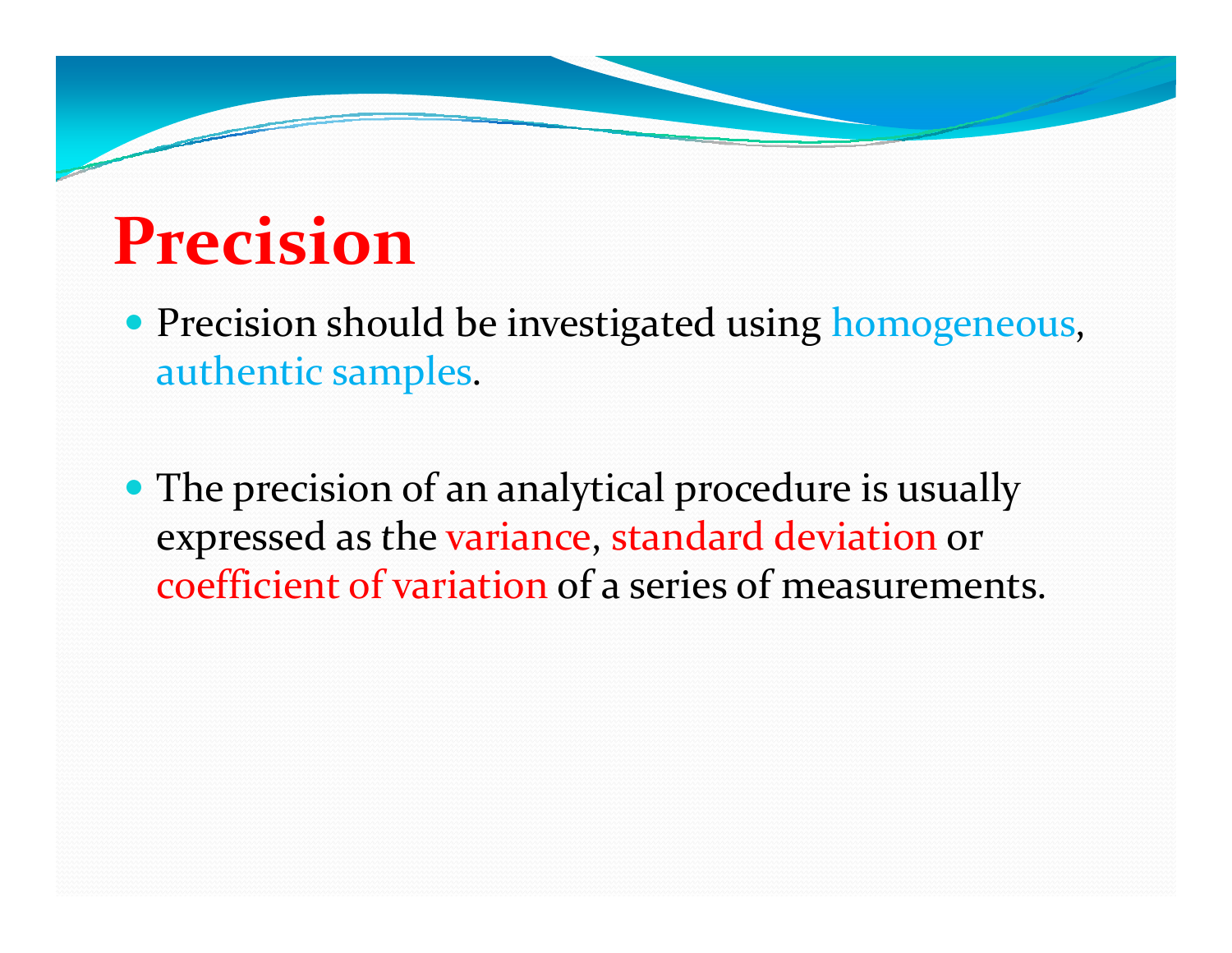#### **Repeatability & Intermediate Precision**

| Day 1                           | Day 2                                     | Day 2                       |  |
|---------------------------------|-------------------------------------------|-----------------------------|--|
| 101                             | 100                                       | 98                          |  |
| 101                             | 103                                       | 102                         |  |
| 100                             | <b>101</b>                                | 98                          |  |
| 100                             | 99                                        | 97                          |  |
| 101                             | 100                                       | <b>101</b>                  |  |
| 103                             | 100                                       | 102                         |  |
|                                 |                                           |                             |  |
| $Mean = 100.9$<br>$RSD = 1.5\%$ | Mean = $100.3$<br>$RSD = 0.51\%$          | Mean =99.7<br>$RSD = 1.6\%$ |  |
|                                 | Grand<br>Mean = $100.3$<br>$RSD = 1.63\%$ |                             |  |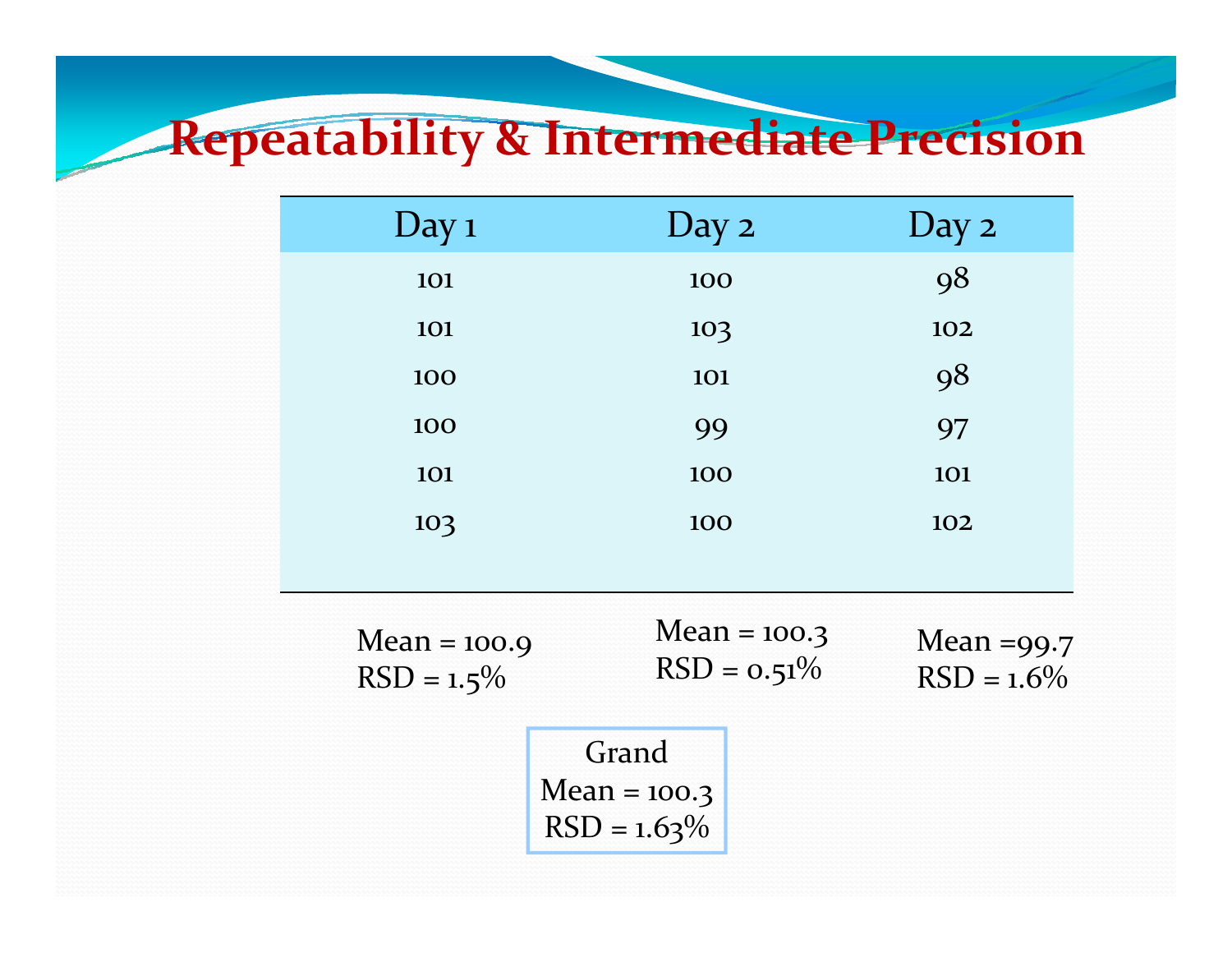## **Reproducibility**

| Lab $1$          |        | Lab <sub>2</sub> |                       | Lab $3$          |                  |
|------------------|--------|------------------|-----------------------|------------------|------------------|
| Day $1$          | Day 2  | Day $1$          | Day<br>$\overline{2}$ | Day $1$          | Day 2            |
| Man <sub>1</sub> | Man 2  | Man <sub>1</sub> | Man 2                 | Man <sub>1</sub> | Man <sub>2</sub> |
| 3 Prep           | 3 Prep | 3 Prep           | 3 Prep                | 3 Prep           | 3 Prep           |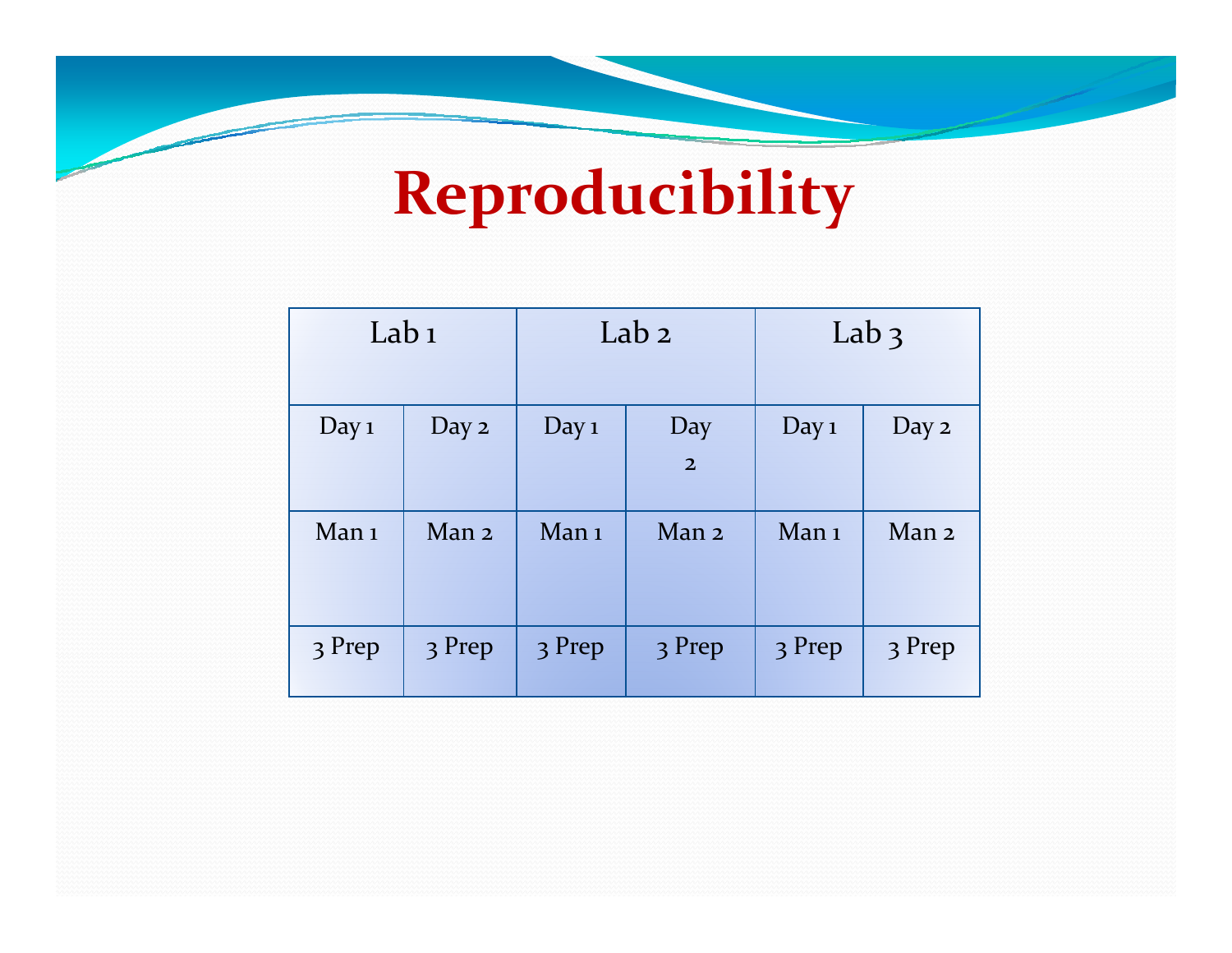# **Detection limit (DL)**

- The **detection limit** of an individual analytical procedure is the **lowest amount of analyte** in a sample which can be detected but not necessarily quantitated as an exact value.
- Note :
- Detection limit (DL) = Limit of Detection
- Synonymous with "Sensitivity"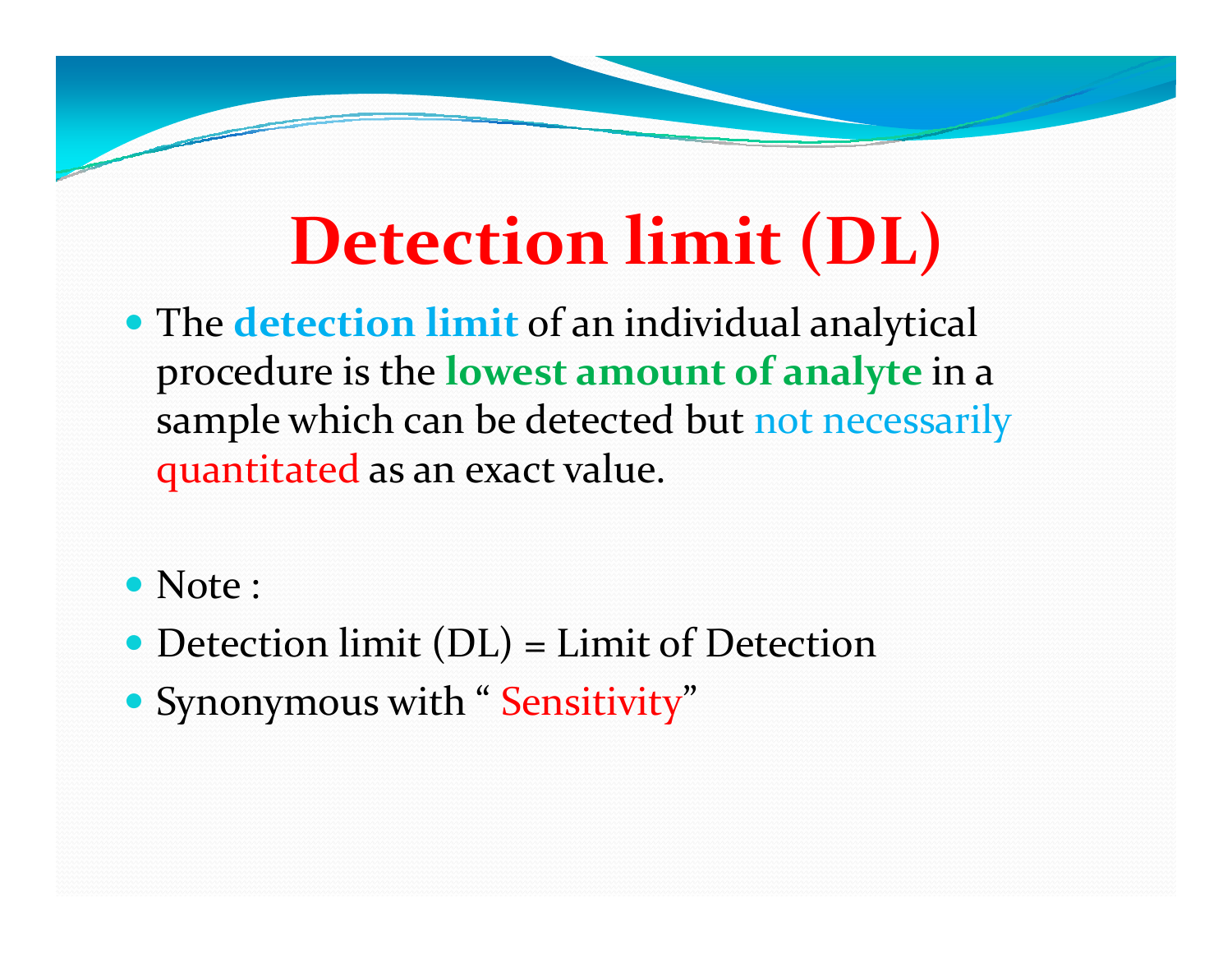# **Quantitation limit (QL)**

 The **quantitation limit** of an individual analytical procedure is **the lowest amount of analyte** in a sample which can be quantitatively determined with **suitable precision and accuracy**.

#### • Note:

• Quantitation limit (QL)  $\overline{z}$ Limit of Quantitation (LOQ)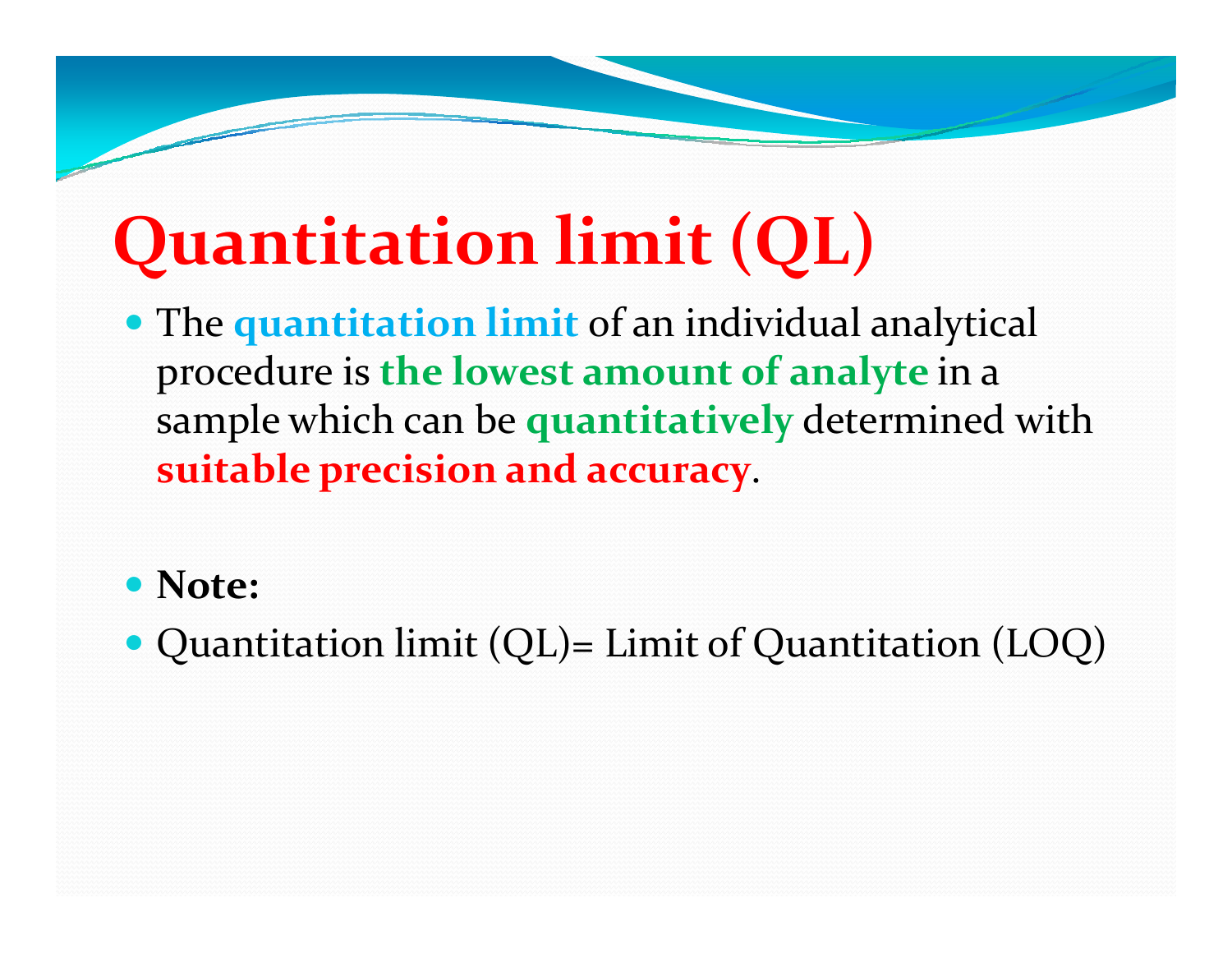#### **LOD d LOQ E ti <sup>t</sup> d b LOD an stima e by**

- **1. Based in Visual Evaluations**
	- **-** Used for non-instrumental methods
- **2. Based on Signal-to Noise-Ratio**
	- **3:1 for Detection Limit**
	- **- 10:1 for Quantitation Limit**
- **3. Based on Standard Deviation of the Response and the Slo p e**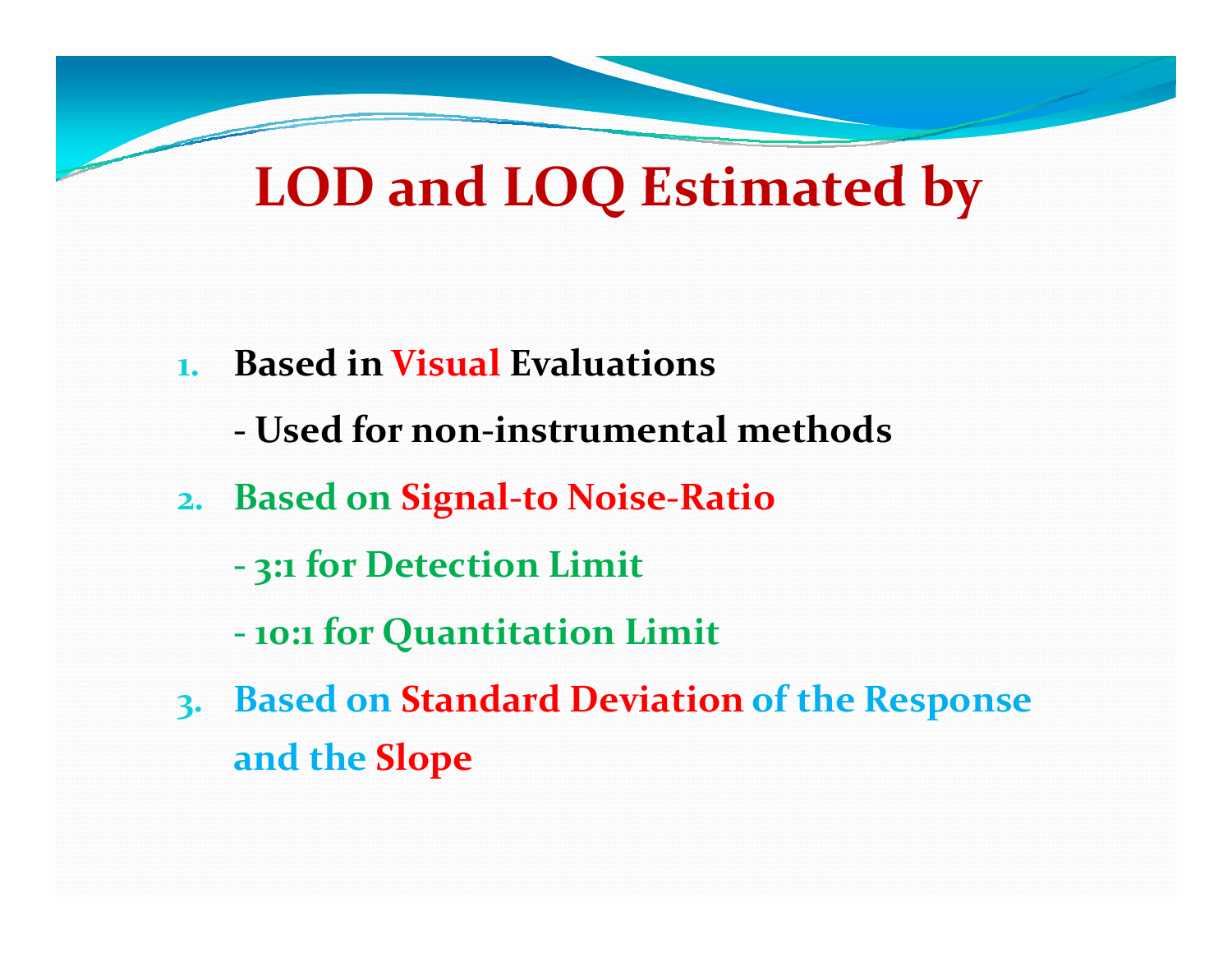## **LOD and LOQ Estimated by**



#### **b = slope of calibration curve**

**s = standard deviation of regression line**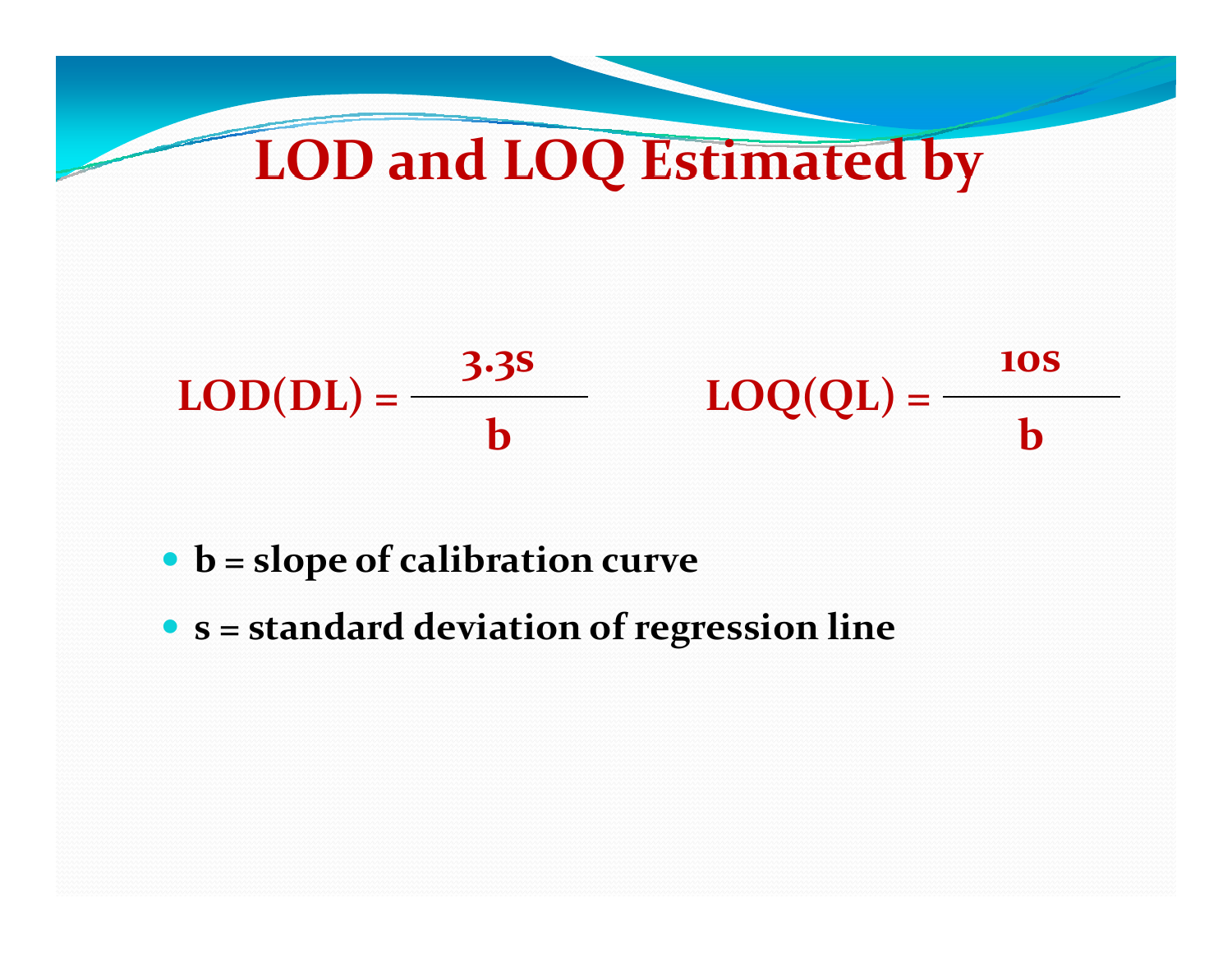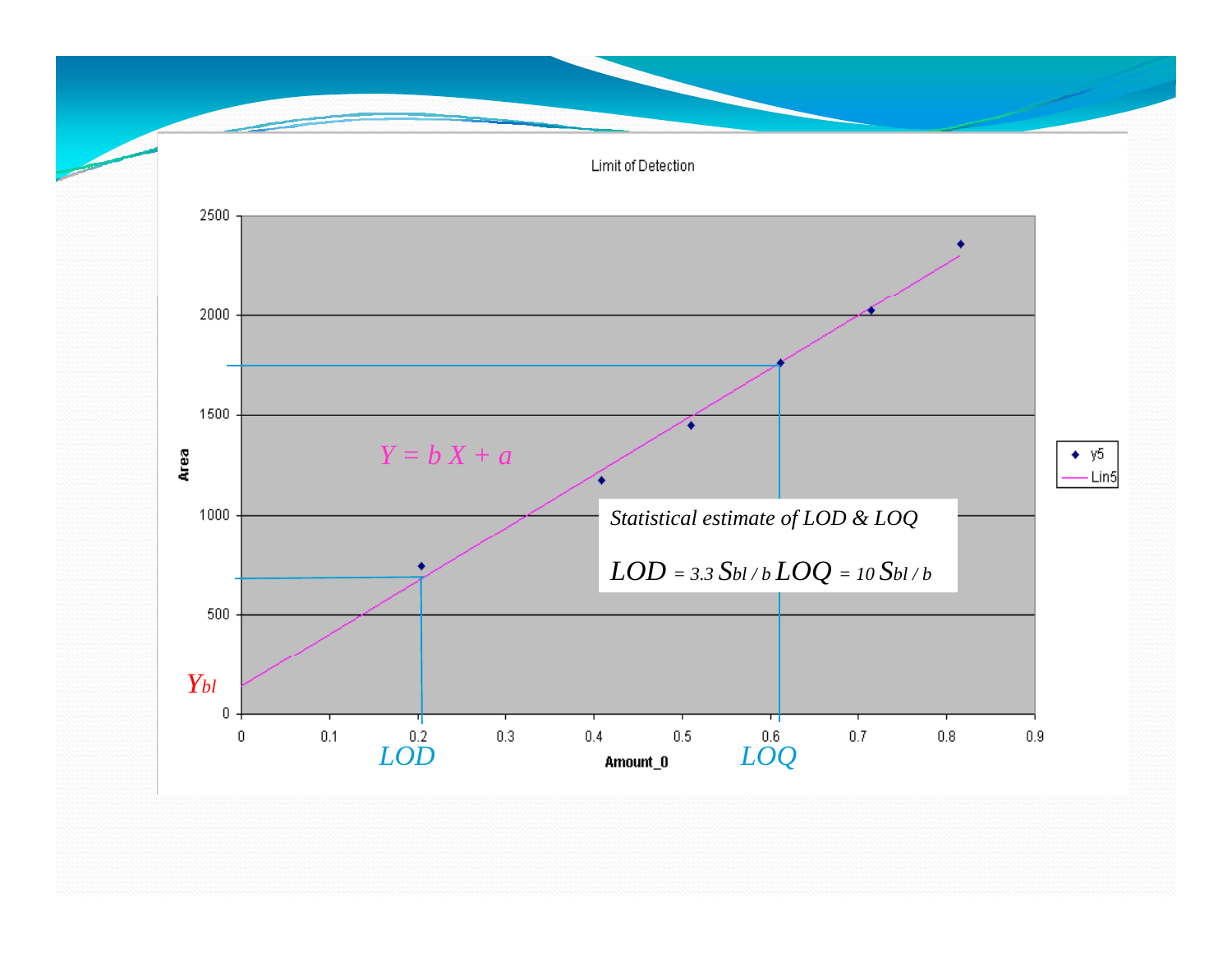# **Robustness**

- 0 **Definition:** The robustness of an analytical procedure is a measure of **its capacity** to remain **unaffected** by small, but deliberate variations in method parameters and provides an indication of its reliability during normal usage.
- $\bullet$  **Determination: Comparison results under differing conditions with precision under normal conditions**
- $\bullet$  **Examples of typical variations in LC**
	- **Influence of variations of pH in a mobile phase**
	- **Influence of variations in mobile phase composition phase**
	- $\bullet$ **Different columns (different lots and/or suppliers)**
	- $\bullet$ **Temperature**
	- $\bullet$ **Flow rate**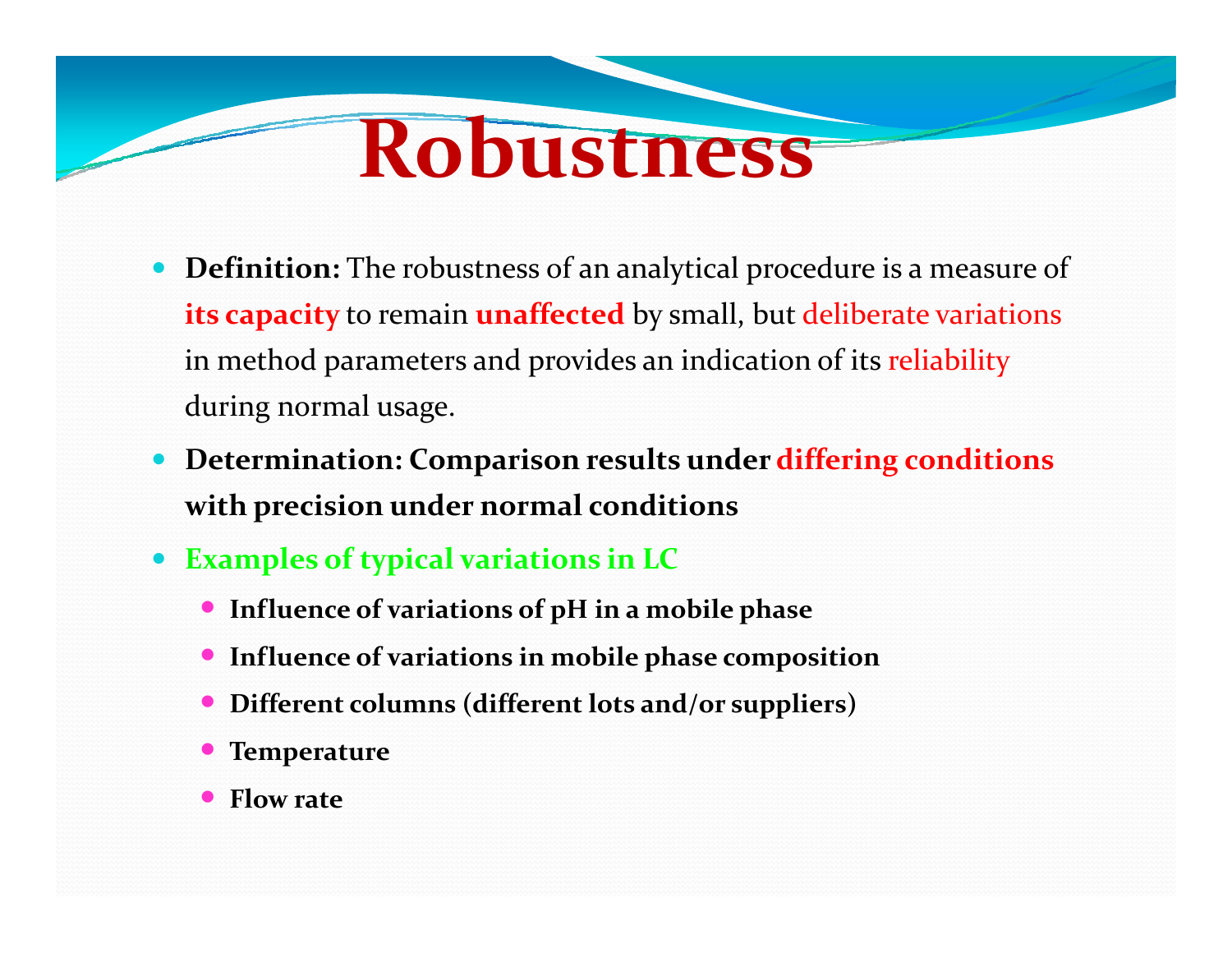

- **Degree of reproducibility of test results under a variety of conditions**
	- **Different Laboratories Laboratories**
	- **Different Analysts**
	- **Different Instruments**
	- **Different Reagents**
	- **Different Days**
	- **Etc.**
- **Expressed as %RSD**